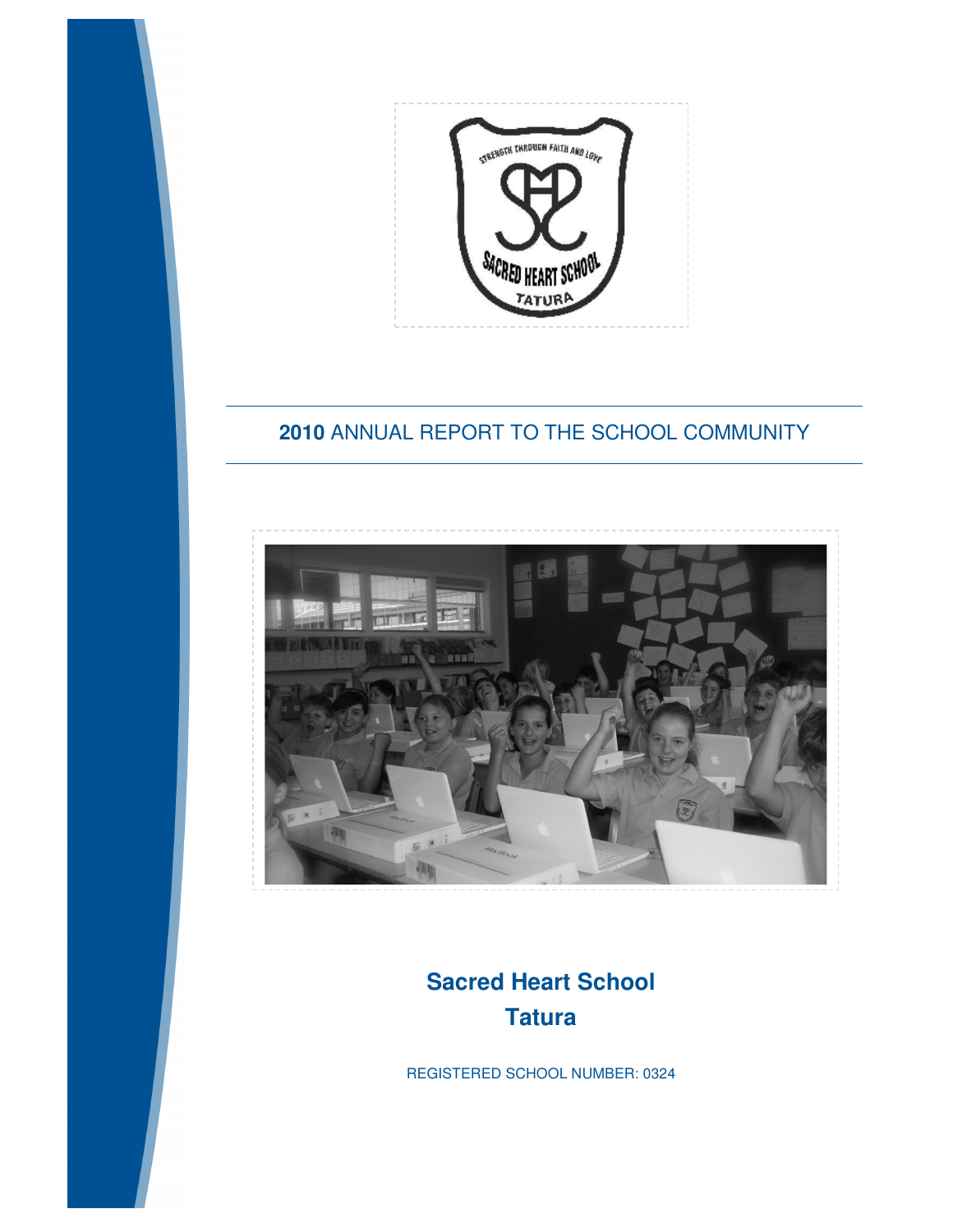# **Contents**

# **Contact Details**

| <b>ADDRESS</b>                                | 69-75 Hogan Street<br>Tatura VIC 3616 |
|-----------------------------------------------|---------------------------------------|
| <b>PRINCIPAL</b>                              | Mrs Jenni HIndson                     |
| <b>CANONICAL ADMIN.</b>                       | <b>Father Michael Morley</b>          |
| <b>SCHOOL BOARD CHAIR</b> Mrs. Carol Coulston |                                       |
| <b>TELEPHONE</b>                              | 03 58241841                           |
| <b>EMAIL</b>                                  | principal@shtatura.catholic.edu.au    |
| <b>WEBSITE</b>                                | www.shtatura.catholic.edu.au          |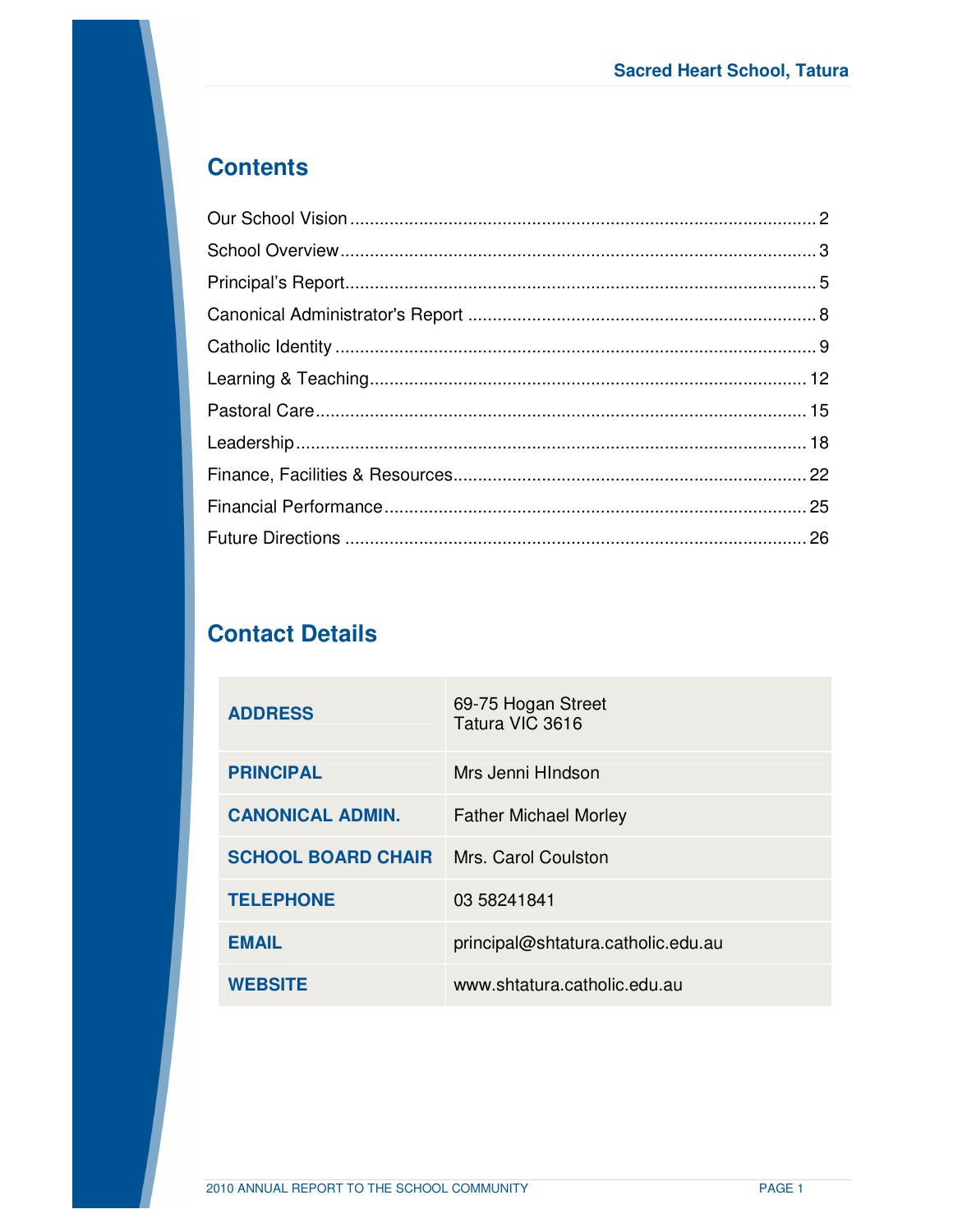*Sacred Heart Catholic School* 

*'An active learning community working in partnership with families, inspiring strength through faith and love.'* 

### **Graduate Outcomes**

At Sacred Heart Primary School we seek to educate students to:

- *Be inspired by Christ*
- *Live an active & healthy lifestyle*
- *Be discerning and adaptable life long learners in a contemporary world*
- *Have a social conscience and respect for life, self, others and the environment*
- *Be optimistic, resilient and confident to take their own path and reach their potential*
- *Have the ability to work as an individual, and as part of a team*

Our School Vision & Mission

At Sacred Heart Catholic Primary School we believe:

- *In celebrating our Catholic faith in a life-giving community of witnesses who serve God and society.*
- *In fostering open and supportive relationships with families as the primary educators of their children.*
- *In educating the whole child in a learning environment where teamwork and collaboration are central, so that each child becomes a valuable contributor to society.*
- *In providing a curriculum which cultivates effective life long learners through commitment to informed, current teaching and learning practice.*
- <sup>Ι</sup>*n building relationships based upon mutual respect, trust and care in an environment of justice, equality, compassion and hope.*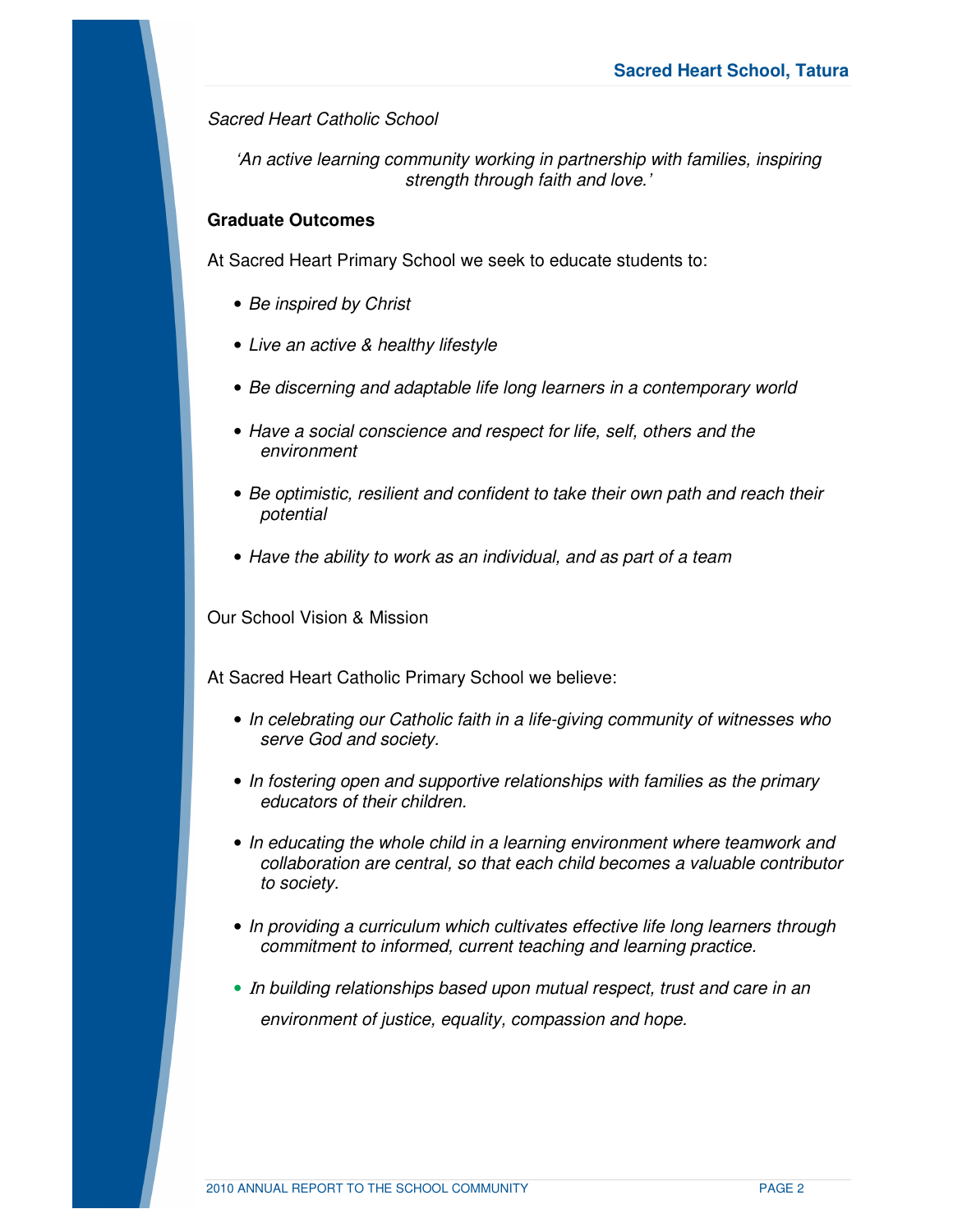### **School Overview**

Sacred Heart Catholic Primary School was begun by the Sisters of Mercy in 1900. The school was led by the Sisters until 1985. Today the school continues to maintain a strong commitment to the values and ideals of the Sisters of Mercy.

Sacred Heart is a vibrant Catholic learning community where the curriculum embraces the total development of each student. The school aims to provide opportunities for each student to realise their full potential: academically, spiritually, socially, emotionally, creatively and physically.

Our School is committed to innovative and contemporary learning programs to ensure students are well equipped to become effective learners, able to work co operatively with others in a changing world.

Sacred Heart provides a supportive learning environment in a technology rich learning environment.

In 2010 our overaching goals were :

- *Promoting high quality learning and teaching across the school.*
- *Promoting an increasingly Sustainable School Community.*
- *Creating a technology rich environment enhancing learning.*
- *Encouraging meaningful leadership for all.*
- *Fostering quality partnerships and relationships within our school and parish community*
- *Fostering socially and emotionally competent learners*
- *Creating & maintaining a safe & healthy school environment.*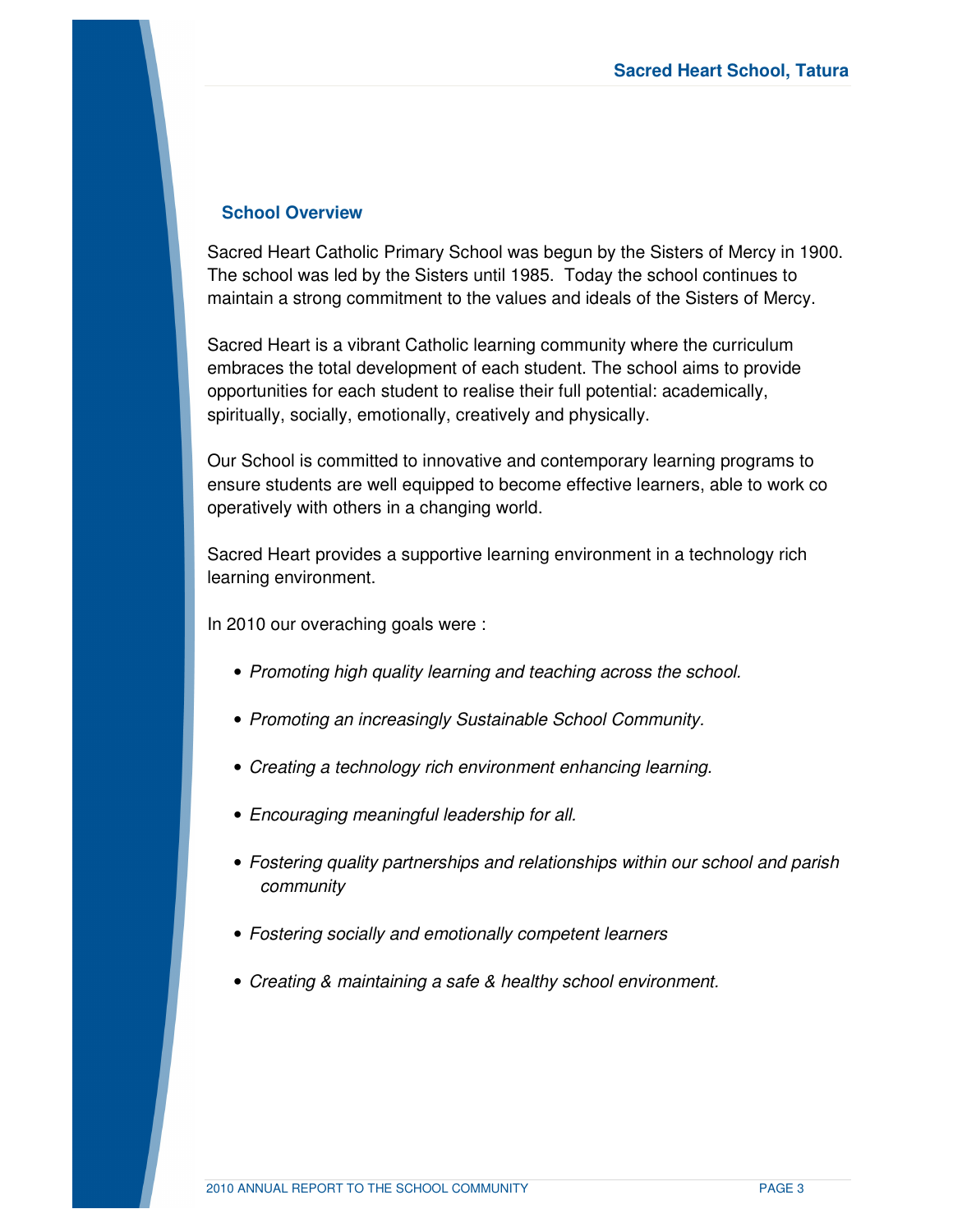The school enrolment at the August census was 142 students

The class groupings for 2010 were:

- $P/1 23$  students
- P/1- 25 students
- Gr  $2/3 21$  students
- Gr 2/3 22 students
- Gr  $4/5 25$  students
- Gr  $5/6 26$  students

13 staff (10 teaching, 3 non-teaching)

Each class has one hour of Specialist Art and one hour of music/LOTE per week.

Within a nurturing Christian environment students are encouraged to develop respect and concern for others, to acquire leadership skills and self-discipline.

The Sacred Heart curriculum is inclusive of students with special needs, providing support as well as extending and enriching all students, ensuring the nurturing of individual potential.

The curriculum is relevant- providing structrure and challenge, fostering creativity through authentic learning experiences.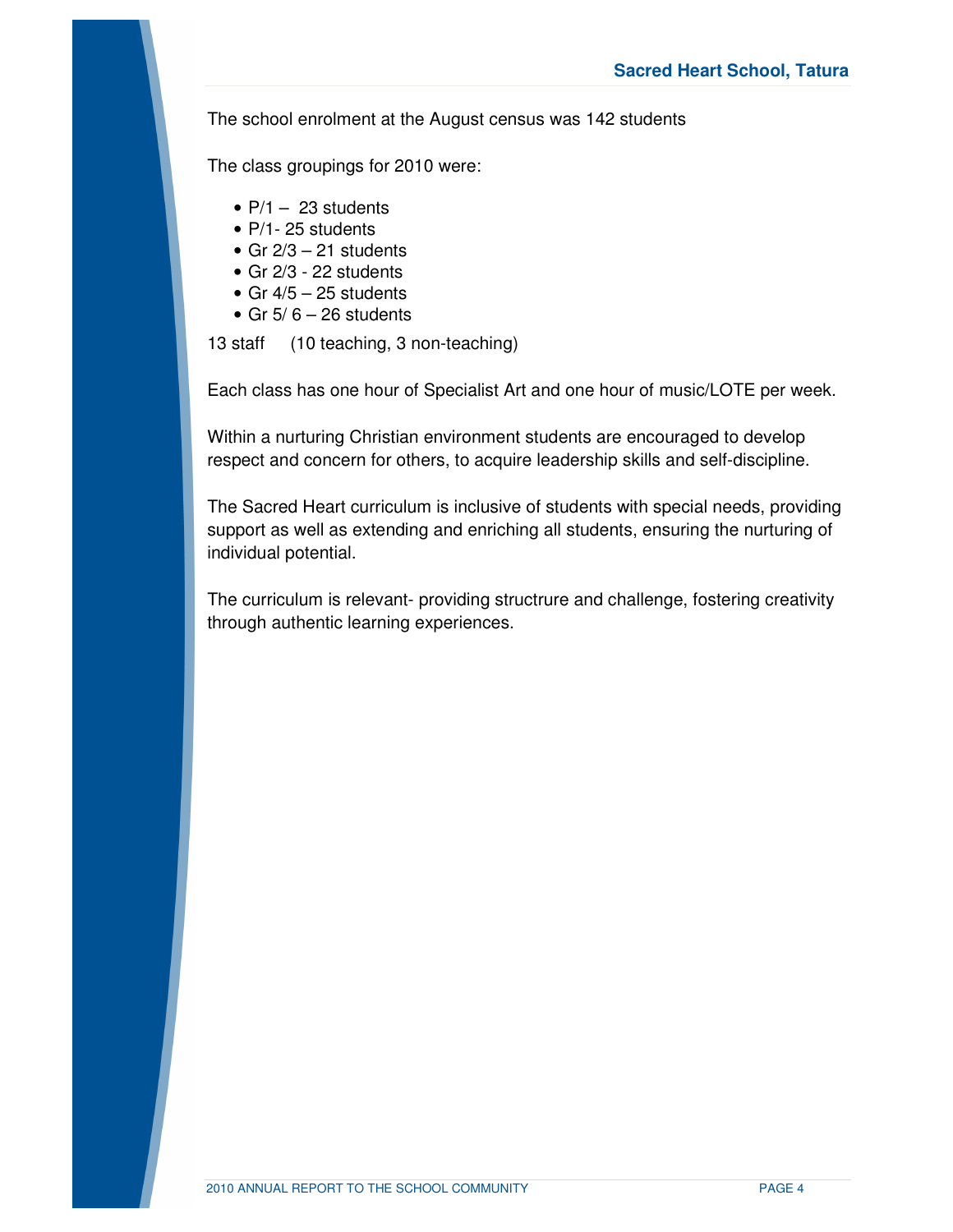## Principal's Report

The 2010 school year was another successful year in the growth and development of Sacred Heart Catholic Learning Community. We have continued to develop in the five key areas of School Improvement.

The completion of our major works funded under the Building Education Revolution was a highlight of 2010. Our extended and refurbished library has provided a 21st century learning environment for our students. We chose to furnish our library in a more contemporary style moving away from the tradition of a rectangular table and chair for every student. Instead, we have provided a variety of furniture including lounge chairs, stools, large and small ottomans, cushions, beanbags and some flexible tables and chairs. This provides a comfortable, inviting and more flexible learning space for our students. Students are able to choose their preferred seating and move furniture around to suit their learning tasks. It also provides a more open space for group activities. Our multi purpose hall (yet to be named) has provided an open and spacious venue for our weekly assemblies - a celebration of weekly learning and events at Sacred Heart.

We furnished our multi purpose hall with financial aid from our parish. A large number of generous parishioners donated a chair. We thank Fr Michael and our parish family for their support of our school.

Our meeting rooms provide space for visiting specialists including music teachers and Sandhurst CEO Specialist Staff.

Our new Teacher Resource room provides ample space for the storage of teaching resources.

The provision of office space for our DPRE and School Chaplain was a valuable addition to our school.

Honour Boards listing our Parish and School Leaders throughout the years were installed in our gallery in 2010. These will be added to as the years progress creating a visual history of leadership at Sacred Heart in Tatura. They include the names of all Parish Priests, School Board Chair persons and Principals who have served at Sacred Heart from 1913.

Our BER Opening Ceremony was held on November 26<sup>th</sup>, 2010. Guests of honour included Mons. Peter Jeffreys, Fr Michael Morley, Mrs. Phill Billington, Mrs. Carol Coulston, Mr. Peter Byrne (V Arc Architecure), Mrs Dianne Marshall (Marshall Constructions) and past principals and teachers of our school. Our celebration was also attended by a number of school and parish families, school board members and our students. As part of the ceremony our new buildings and Sacred Garden were blessed by Mons. Peter and Fr. Michael.

Our improved facilities have opened the doors to many rich opportunities for our school and parish community.

Fr. Michael Morley has continued to be a strong and supportive canonical administrator. He has continued to lead our school and parish community showing faith and trust in the staff, leadership team and myself. I thank him for his commitment and support of our school. His presence at our weekly school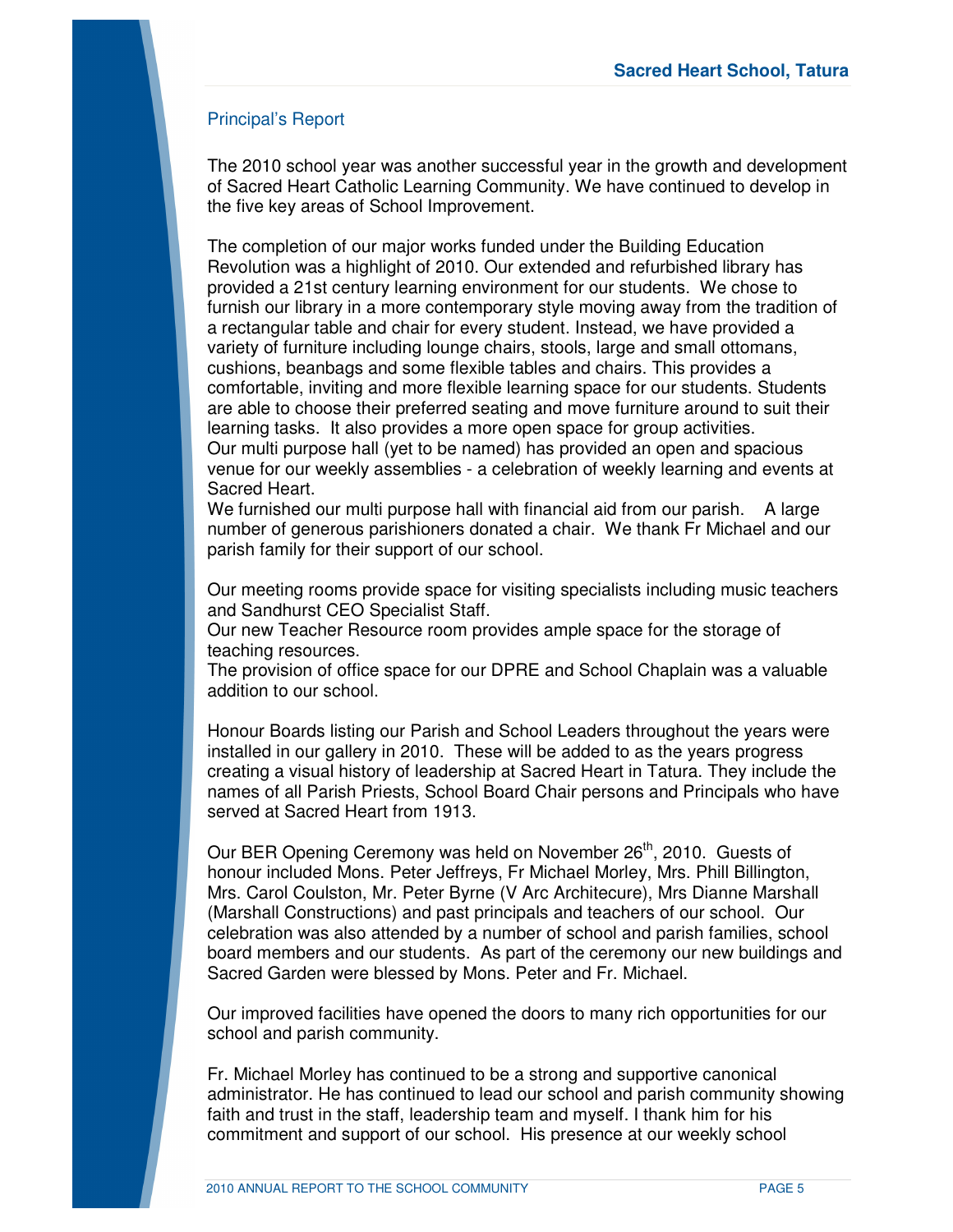assemblies, where he shares the coming Sunday's gospel, provides a strong link with our parish.

The introduction of our 1:1 Laptop Program for our Grade 5 and 6 students was a highlight of 2010, increasing our students' engagement in school, improving their technology skills, and having positive effects on students' learning.

We also introduced the use of a COW - Computers of Wheels. A trolley of 14 laptop computers is transported around the classrooms providing one computer for 2 students.

Our Laptop program offers students portability, access and engagement for today's teaching and learning. For our students, technology is an everyday tool. It's part of their day to day life, and we have brought this into the classroom.

Our highly dedicated staff have continued to work hard to provide rich and varied opportunities for our students to realise their full potential: academically, spiritually, socially, emotionally, creatively and physically.

Ms Ann Margaret Carroll – as Deputy Principal/Religious Education Coordinator and Mrs. Brenda Mason – as Curriculum Coordinator, have worked diligently to provide support in the area of curriculum development and as part of the school leadership team.

Our DPRE- Ms Carroll taught Grade 5/6 in the mornings and had scheduled time for Leadership & Religious Education roles in the afternoons. Mrs Brenda Mason taught Gr 5/6 in the afternoons focusing on Inquiry based learning.

We employed Mrs Brenda Mason and Mrs Celie Kelly as literacy support teachers to implement strategies to enrich our learning outcomes using the STARS program.

Mrs Karen Nihill and Ms Celie Kelly also provided numeracy support for those students not reaching the required standards in Mathematics.

Mrs. Debbie Worm has continued to work in the school administration and her skill level, efficiency and commitment to the school and parish are outstanding. I thank Debbie for her commitment to our school and our parish. I also thank her for the wonderful support she is to me and the other staff at Sacred Heart School.

Mrs. Carol Coulston was appointed School Board Chair in June providing continued leadership and direction to our school board. I thank her for the support she is to our school community.

I also thank Mrs. Lisa Cowan for the wonderful contribution she made to our school community as chair person of our school board from 2007 to 2010.

The Parents' Club continued to provide services to our students throughout the year without the burden of fundraising. They donated \$3000 to the school to purchase new library books for our newly refurbished library which was greatly appreciated.

Our annual fete was another successful and enjoyable function for the school and parish. The strong link between the school & parish is clearly evident in the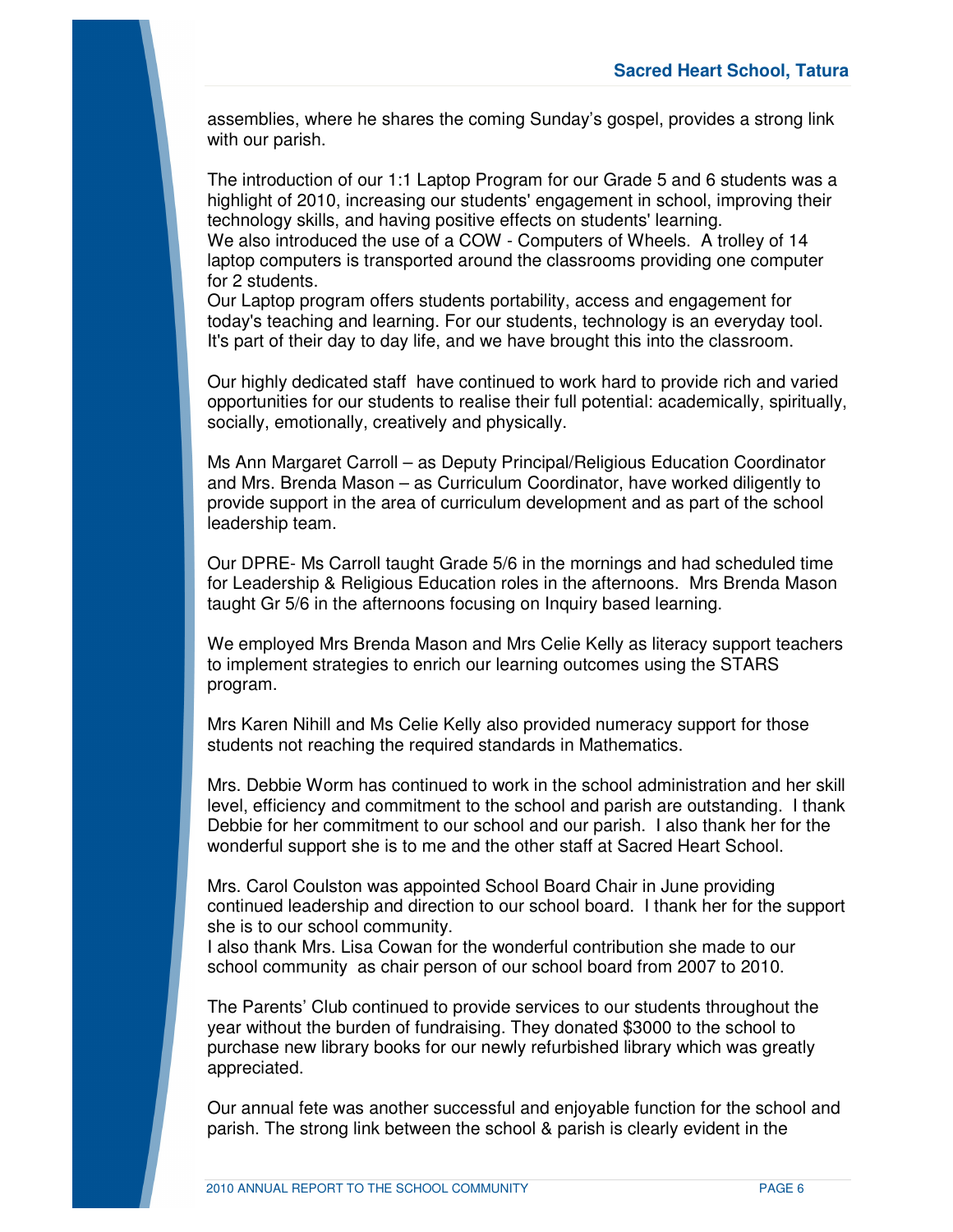organization of this annual event at Sacred Heart. Our 2010 fete profit showed a significant increase.

After School Care at Sacred Heart continues to grow and provde an excellent service to our school families.

Our school website is continuing to grow and an increased number of families are using it as a major source of school information. Our weekly newsletter and school calendar are posted on our website. Our school information booklet was again updated.

During 2010 we hosted Miss Amporn Pimisan from Thailand who spent second term with us. Miss Amporn worked in all classes sharing the richness of her culture with us.

Our annual 'Mercy' award was presented to Tristan Zito – a graduating student in recognition of his display of the Mercy Values of Mercy, Dignity, Quality, Commitment and Care. Congratulations Tristan.

Other Community Involvement included:

- Landcare Tree Planting Day
- Tatura Reading Day
- Carols by Candellight
- Moyola Visits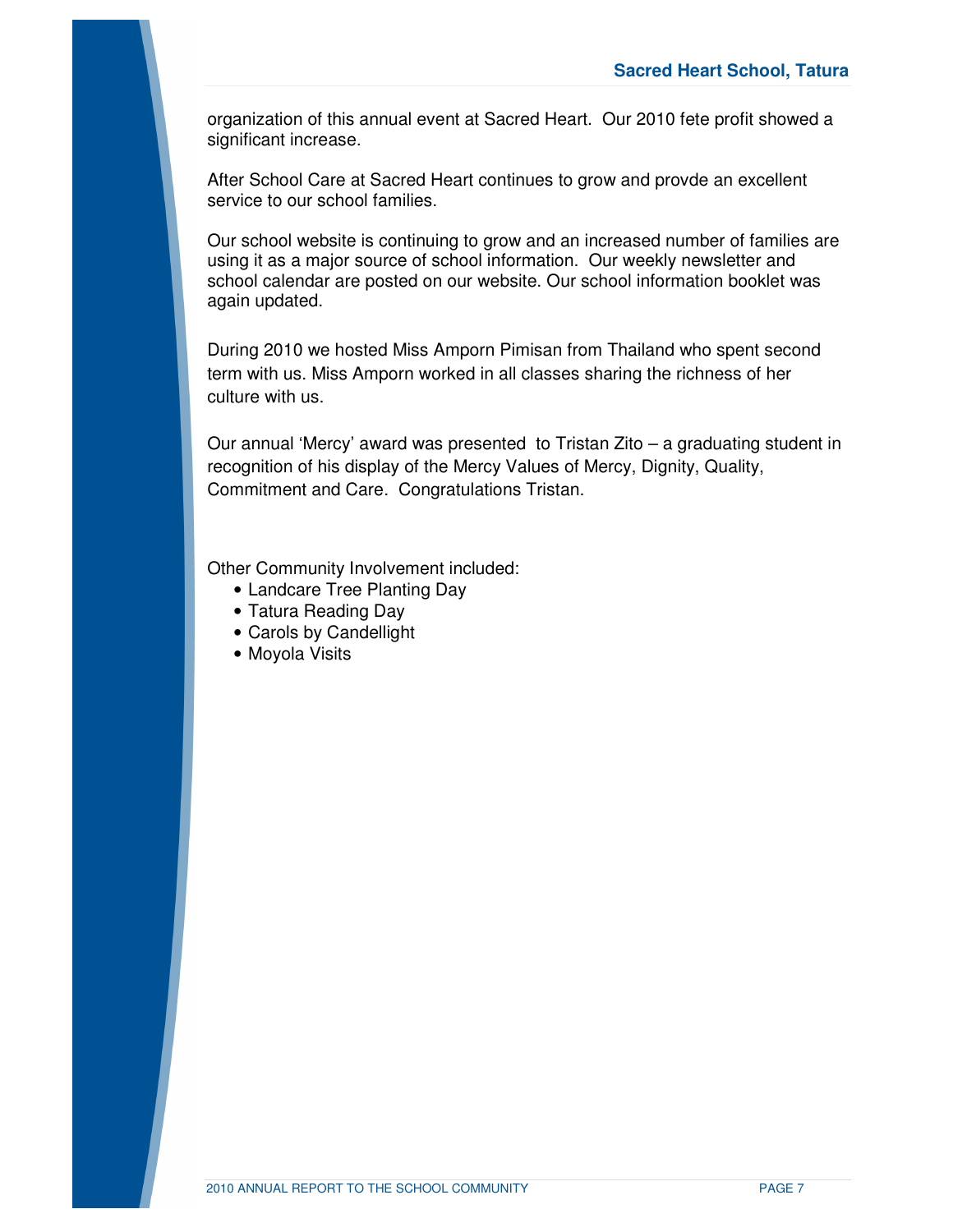## **Canonical Administrator's Report**

The highlight of the year was certainly the new multi-purpose building coming to completion. This pleased Jenni Hindson (our Principal )and I, and many others.

Achievements are not just bricks and mortar but the building has opened up so many avenues for us, it is amazing. This includes our assemblies, extended library, new resource room, extra rooms for music lessons and practice, chaplaincy etc.

The entrance to this building for the children is along the corridor, what I call the gallery, with its honour boards and photos. The children walk through the history, tradition and accomplishments of their parish community.

Our assemblies each Friday afternoon have been a great innovation by Jenni as it draws together all the school activities of the week. The support from families and parishioners to these assemblies is indicative of its popularity.

Each time we have special guests at our assemblies I, for one, am proud of what these guests will witness. Another highlight is the enthusiasm of the children in the National Anthem with the three verses (the third reflecting on Christ).

A report centered on and around an assembly and a building may seem strange but they both bring together all that the school stands for – faith, achievement, community, support and bonding.

We are up there with any school with 1:1 laptops, learning programs, landcare etc. Our involvement in the community is evident in recently – ANZAC day, visiting the hospital & nursing home for Mother's Day. I see these qualities as important aspects of life we witness to our children.

Fr Michael Morley (Parish Priest & Canonical Administrator)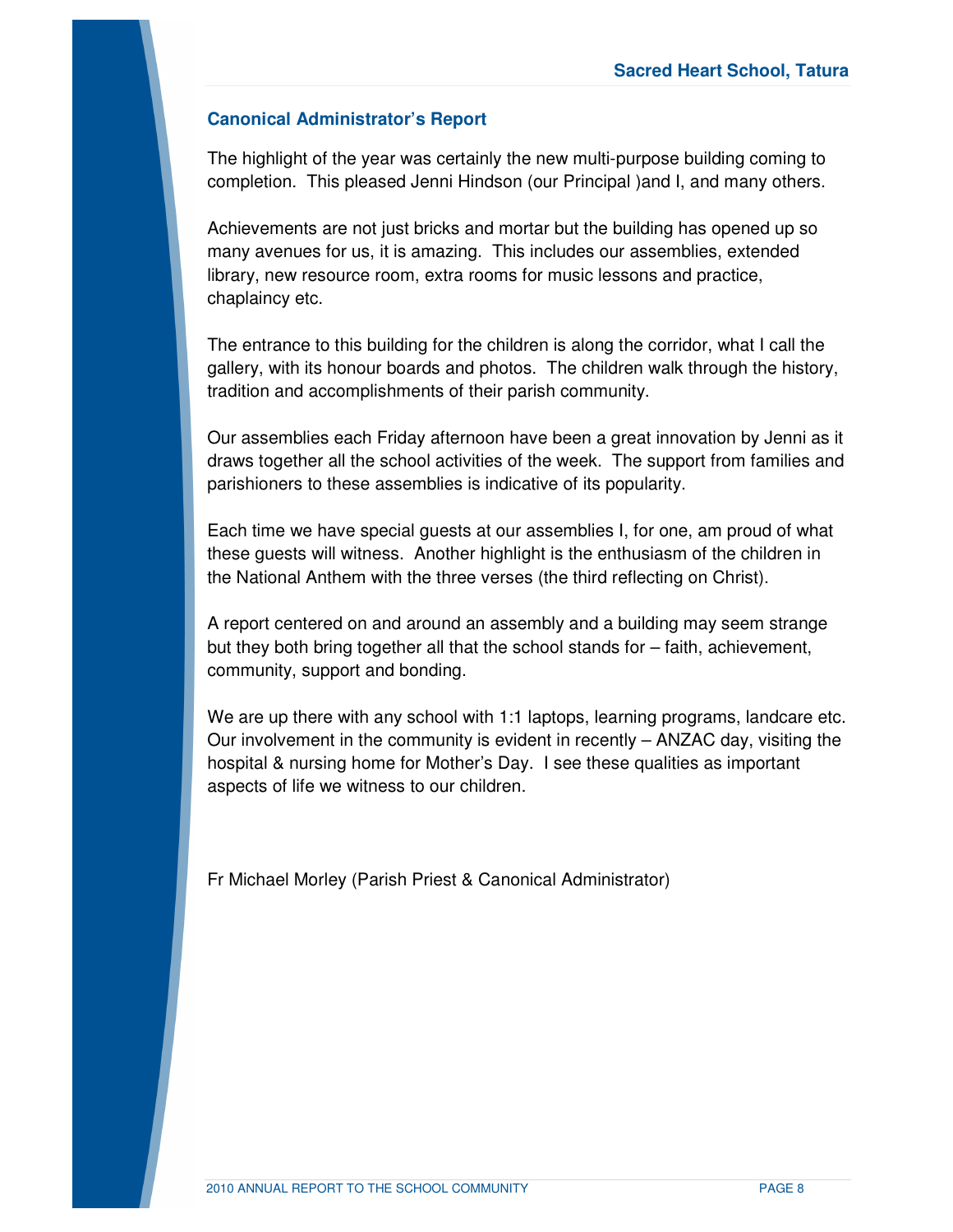## **Catholic Identity**

## **Goals & Intended Outcomes**

*Our 2010 Annual Action Plan included the following goals under Catholic Identity.* 

### *Our overarching goal was to continue to live and celebrate our catholicity. To do this we aimed to:*

- Integrate 'Making Jesus Real 'culture across the School
- Ensure improved implementation Source of Life encouraging extended use of Major Assessment Tasks
- Increase support in planning of RE across the school with focus on improved understanding of Shared Christian Praxis
- Focus on Christian Meditation throughout the school Whole staff PD
- Design and create a Sacred Garden at Sacred Heart
- Introduce Voluntary Mass (Fridays)

## **Achievements**

- 'Making Jesus Real' continues to be a focus throughout the school. During the year we had a monthly MJR focus throughout the school and a weekly 'Making Jesus Real' award was given at assemblies
- Our two senior classes took part in the 'Festival of the Sacred' a Sandhurst Diocesan Arts Strategy involving specialist staff from Arts Alive working with our students in preparation for a Deanery gathering of students celebrating a liturgy and a 'feast of liturgical singing'!
- Christian Meditation was an ongoing focus throughout the year. Ruth Fowler (Christian Meditation Australia) led a day focusing on Christian Meditation for all staff. This form of prayer is being explored as a means of allowing ourselves to become more connected with our God and it provides the students the opportunity to experience the sanctity and spiritual growth that meditation can bring. It continues to be an encouraged form of prayer throughout our school.
- All staff participated in 'Source of Life' Professional Development Level Training days.
- Sacraments Gr. 2 students celebrated the sacrament of Reconciliation and Gr. 3 students celebrated First Eucharist and Confirmation.
- All classes participated in whole school Masses each First Friday
- Our Welcome Mass & BBQ was a lovely beginning to the year and the 2010 End of Year Graduation Mass was a highlight and an appropriate end to the 7 years of schooling for our graduating students.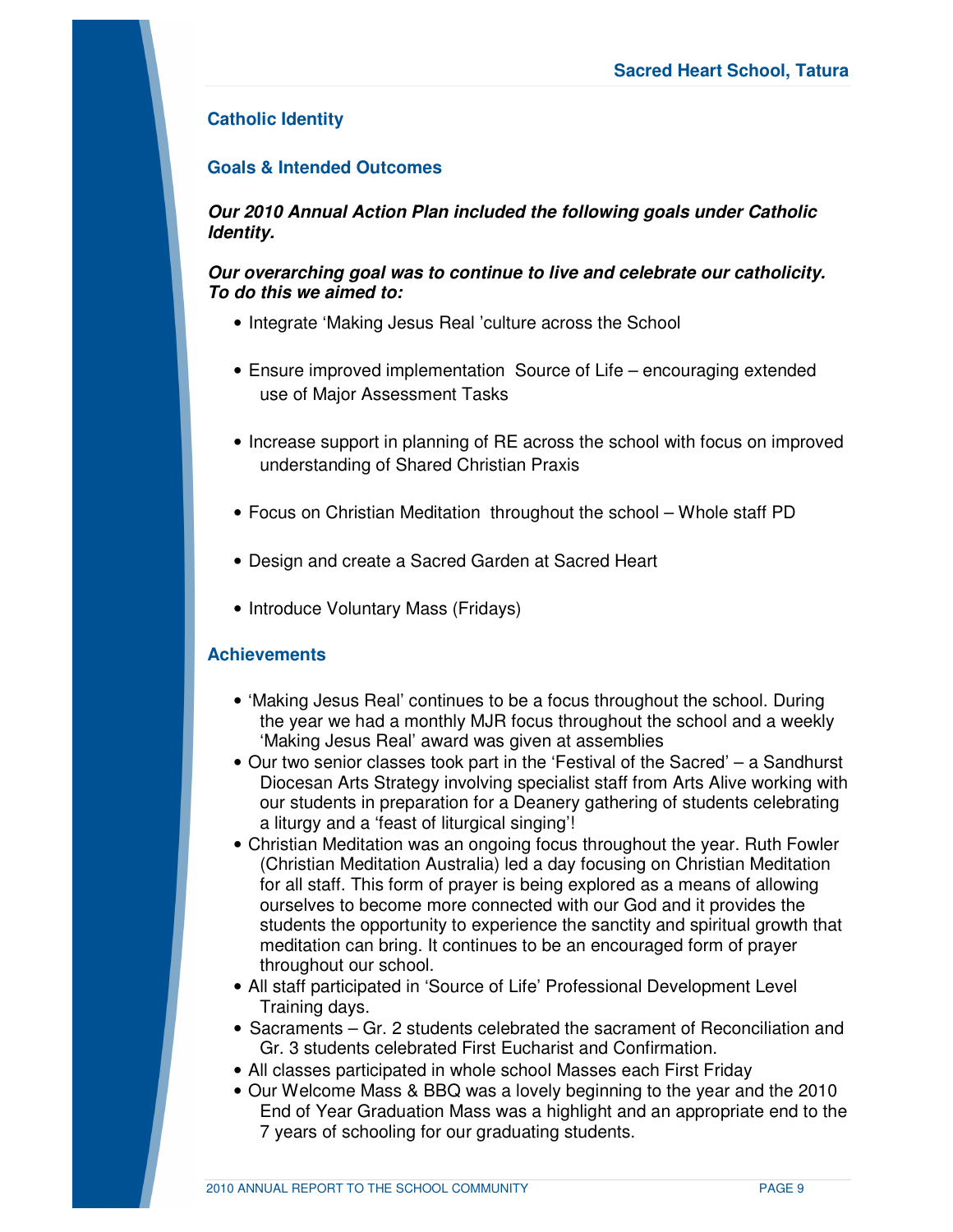- The Sacrament of Reconciliation was celebrated at least once a term for children from  $Gr 3 - 6$ .
- Maria Weatherill (Sandhurst Diocese Religious Education Senior Consultant) supported staff in their planning of Religious Education each term.
- Faith Formation evenings were provided for our Sacramental families (facilitated by REC & Principal)
- Weekly Voluntary Mass involving the School Principal taking a group of willing students (who sit with our parishioners) from one class each week to Mass on Friday.
- Our contribution to Caritas, Catholic Missions, St Vincent de Paul were important links to social justice and supporting others in need. A strong focus on awareness raising during Project Compassion resulted in significantly increased funds being raised during the Lenton season in 2010.
- School children were key participants in a monthly parish Mass organised by Ms Ann Margaret Carroll, which has been a way in which we have worked to strengthen the links between Parish and school.
- St. Vincent de Paul Giving Tree In partnership with the parish, students and families generously donated gifts for local families in need at Christmas time.
- Senior students attended a Mass dedicated to Blessed Mary McKillop in Numurkah.
- Two staff members began studying Principles and Methods of Religious Education.
- Staff attended a combined parish (Kyabram, Tatura & Tongala) Staff Mass and dinner
- A group of senior students took part in the Diocesan Fire Carriers Mass at St Brendan's in Shepparton. The students and the school principal were commissioned as Fire Carriers (committing to the Aboriginal Catholic Ministry with the Opening the Doors Foundation to promote Reconciliation throughout the school community and incorporate Aboriginal Spiriuality into the School's Catholic Identity).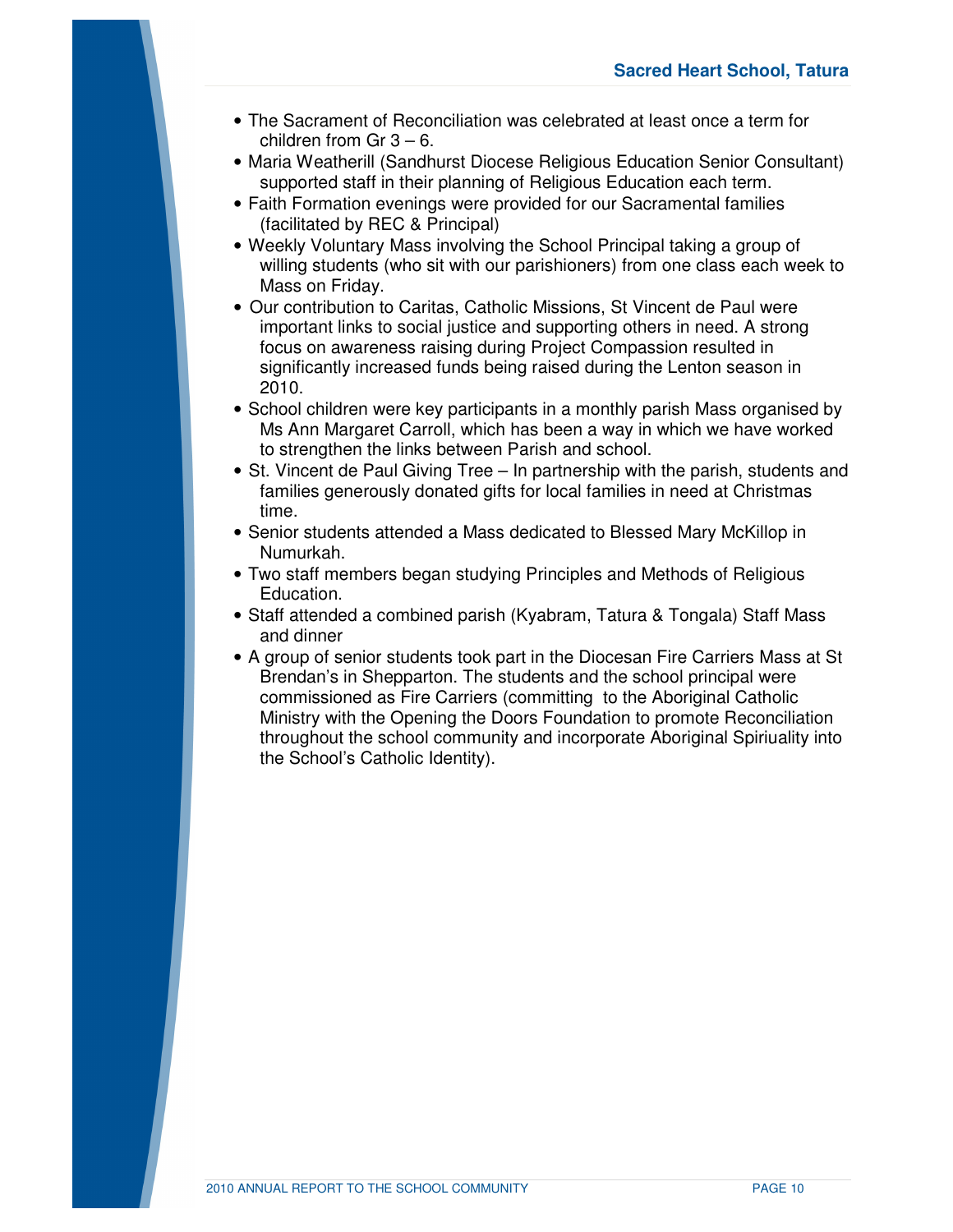### **VALUE ADDED**

Our Sacred Garden and Labyrinth were completed during 2010 which has provided a beautiful area linking our school and our church. Our classic style labyrinth was designed by local artist Angie Russi. Tiles were created by our students, families and parishioners. Our labyrinth provides a place for meditation, reflection and peace for our students and community.

*"Children and adults today have such busy lives so that to have a space dedicated to peacefulness is so wonderful. Research is showing us now that personal wellness, let alone our commitment to faith development, is enhanced by such initiatives and practices. I am delighted by this project and believe that it will be exemplary in our diocese."* Phil Billington – Sandhurst Diocesan Director

An 'Artists in Schools' grant from Arts Victoria funded the program. Our Local Rotary Club also contributed \$1000 towards the establishment of the garden.

I would like to thank Mrs. Robyn Innes Irons for her support of this project.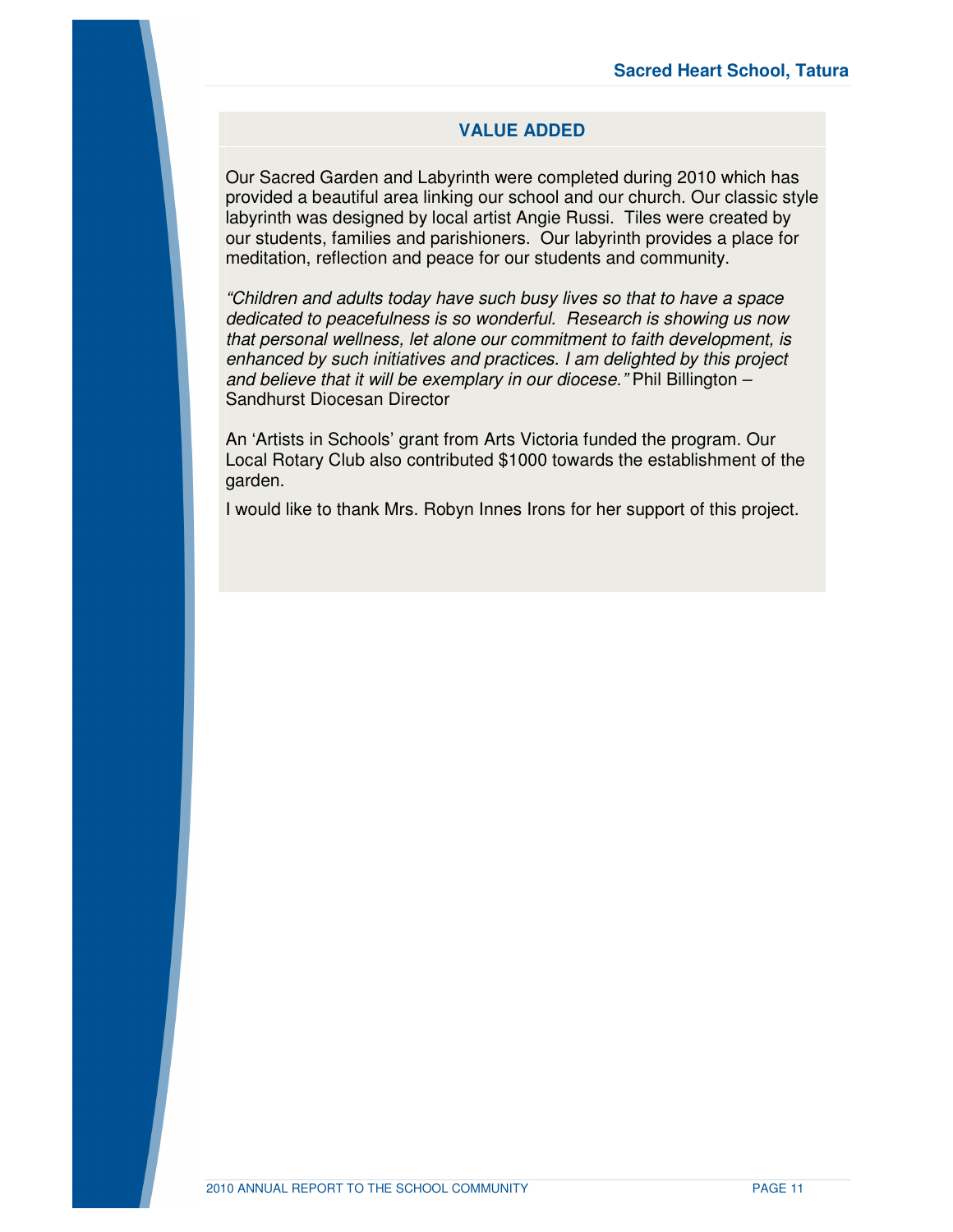## **Learning & Teaching**

## **Goals & Intended Outcomes**

*Our 2010 Annual Action Plan included the following goals under Curriculum. Our overarching goal was to promote high quality learning and teaching across the school* 

## *To do this we aimed to*

- Focus on Numeracy PD for staff addressing the decline in Numeracy standards
- Focus on data analysis to drive & direct staff & student learning
- Deepen Indigenous perspectives in the curriculum
- Continue to implement Inquiry Learning and First Steps Reading
- Complete First Steps Writing PD
- Continue 'STARS' Literacy Intervention Program (9-1.00 daily)
- Provide small group numeracy support
- Focus on putting into practice our newly formulated 'Learning & Teaching' **Policy**

### **Achievements**

- Numeracy & Literacy Planning support provided for teachers(Diocesan Curriculum Consultant - Luci Quinn)
- Program Support Group Meetings termly (supported by CEO Specialist Staff) – students funded for additional needs.
- Continued to strengthen the indigenous perspectives across the curriculum at Sacred Heart with the support of Mrs Bernadette Mc Pherson ( Sandhurst Indigenous Ed Consultant)
- Successful implementation of STARS Program (data showing significant improvement of literacy learning ourtcomes)
- Provision of Numeracy support/intervention for students not meeting expected standards.
- Use of learning data to direct intervention programs/teaching.
- Whole Staff participation in FirstSteps Writing Program.
- Continued focus on Inquiry bassed learning throughout the school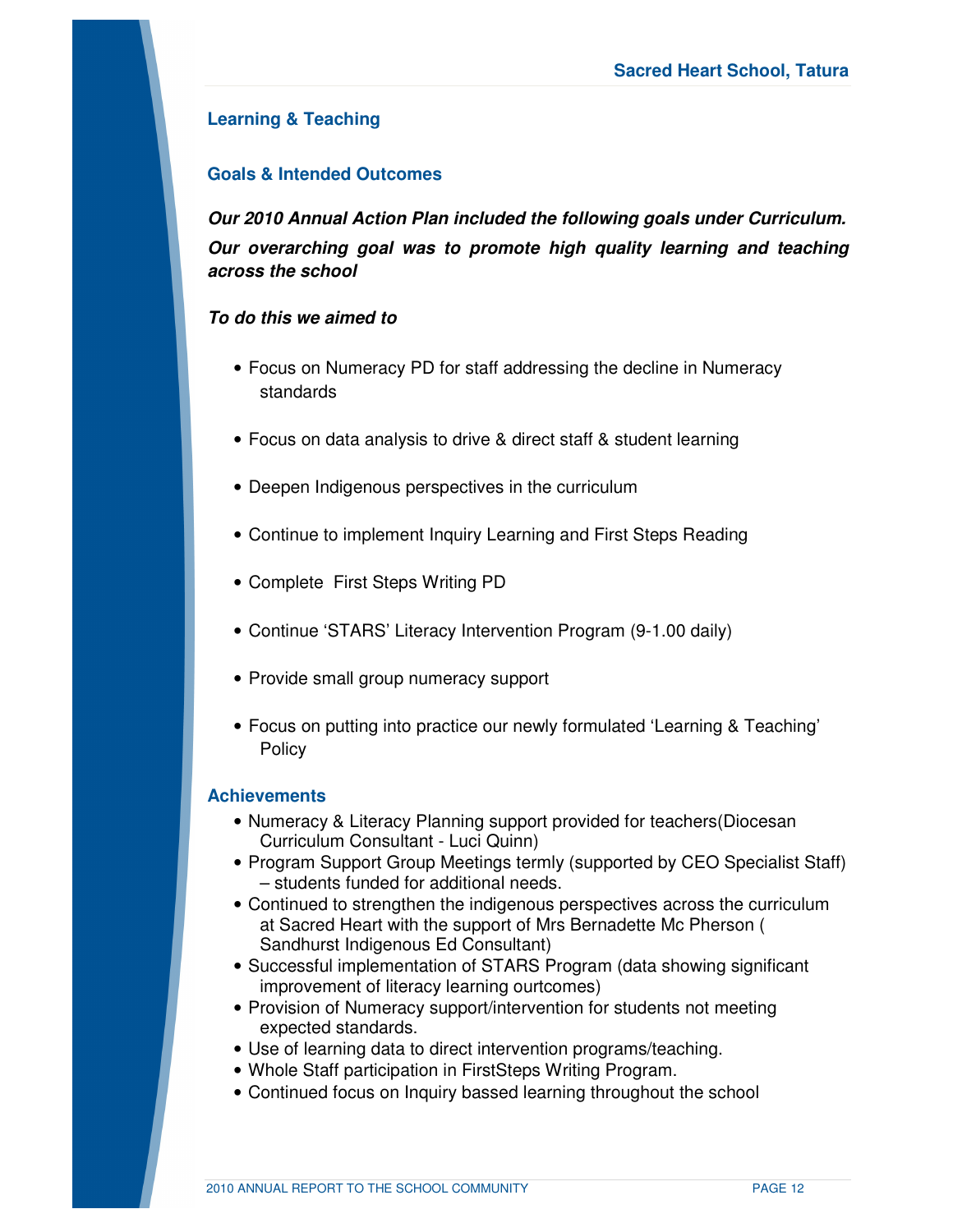## The Arts:

- Artist in Residence Program Mr Terry Jarvis (Bendigo Watercolor Artist) who worked with our students sharing his expertise and teaching them the basics of Terry spent the lunch break at his easel (surrounded by a large gathering of enthusiastic students) painting a superb scene of our playground which now hangs in our school gallery area along with other works of art by our students.
- GV Deanery Festival of the Sacred
- Music Enrichment Program offering lessons on guitar, drums (Dillmac) and Keyboard (Mrs Debbie Simm) culminating in a concert enjoyed by all.
- Whole School Musical 'Circus Splendida'
- Artists in Schools Project Local Artist Angie Russi. This project included a visit to Angie's gallery in Rushworth to see our tiles being fired. It also included the participation of school and parish families.
- Introduction of a 1:1 laptop program in Gr 5 & 6
- IT Planning Support provided by Mr. Glenn McMahon

School Trips/Excursions

- Camp Currumbene
- Gr 2/3 Melbourne Zoo
- Aquarium Visit P/1
- Gr 4 -Bendigo Discovery Centre
- Twilight sports Interschool sports
- Bluearth Sustainability training for all staff members 3
- Annual Swimming program at Aquamoves in Shepparton conducted by specialized staff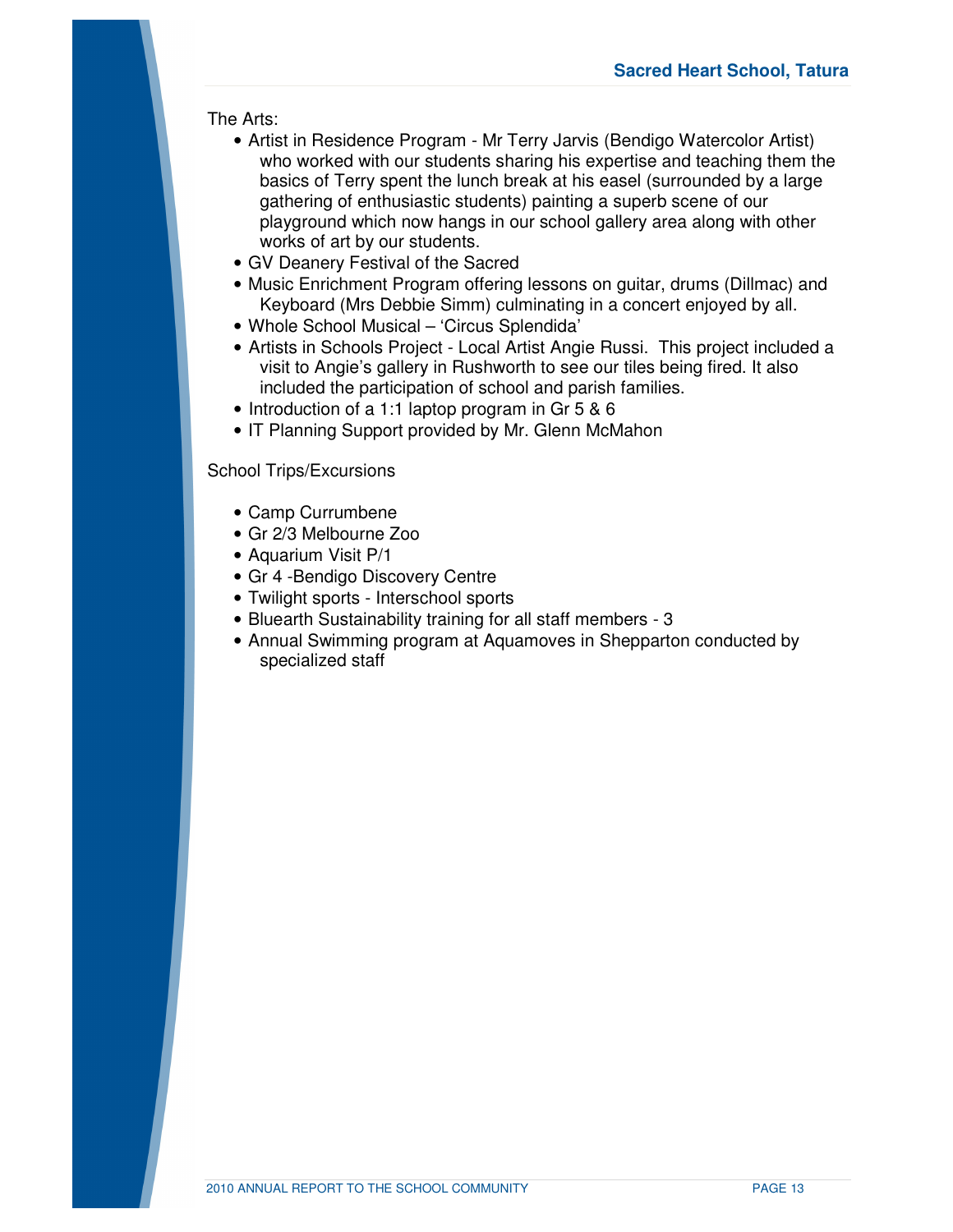| <b>NAPLAN TESTS</b>                               | 2008  | 2009  | 2008-2009<br>changes | 2010  | 2009-2010<br>changes |
|---------------------------------------------------|-------|-------|----------------------|-------|----------------------|
| <b>YEAR 3 READING</b>                             | 94.7% | 100%  | $+5.3%$              | 100%  | 0%                   |
| <b>YEAR 3 WRITING</b>                             | 100%  | 100%  | 0%                   | 100%  | 0%                   |
| <b>YEAR 3 SPELLING</b>                            | 94.7% | 100%  | $+5.3%$              | 96.4% | $-3.6%$              |
| <b>YEAR 3 GRAMMAR &amp;</b><br><b>PUNCTUATION</b> | 94.7% | 94.4% | $-3%$                | 92.3% | $-1.5%$              |
| <b>YEAR 3 NUMERACY</b>                            | 100%  | 100%  | 0%                   | 96.6% | $-3.4%$              |
|                                                   |       |       |                      |       |                      |
| <b>YEAR 5 READING</b>                             | 84.6% | 100%  | $+15.4%$             | 100%  | 0%                   |
| <b>YEAR 5 WRITING</b>                             | 92.3% | 93.8% | $+1.5%$              | 100%  | $+6.2%$              |
| <b>YEAR 5 SPELLING</b>                            | 88.5% | 100%  | $+11.5%$             | 100%  | 0%                   |
| <b>YEAR 5 GRAMMAR &amp;</b><br><b>PUNCTUATION</b> | 92.3% | 100%  | $+7.7%$              | 93.8% | $-6.2%$              |
| <b>YEAR 5 NUMERACY</b>                            | 96%   | 100%  | $+4%$                | 100%  | 0%                   |

### **PORTION OF STUDENTS MEETING THE MINIMUM STANDARDS IN YEARS 3 & 5**

## **Grade 3 Student Learning Outcomes:**

Reading results improved significantly from 2008 to 2009 (5.3%) and remained at 100% from 2009 to 2010.

Writing – 100% of our students reached the minuimum standard in writing from 2008 – 2010.

Spelling results showed an increase of 5.3% from 2008-2009 but a decrease of 3.6% from 2009-2010.

Grammar & Punctuation decreased slightly (.3%) from 2008-2009 and decreased by 1.5% from 2009-2010.

Numeracy – 100% of our students reached the minimum standard in 2008 and

2009. There was a decrease of 3.4% from 2009 – 2010.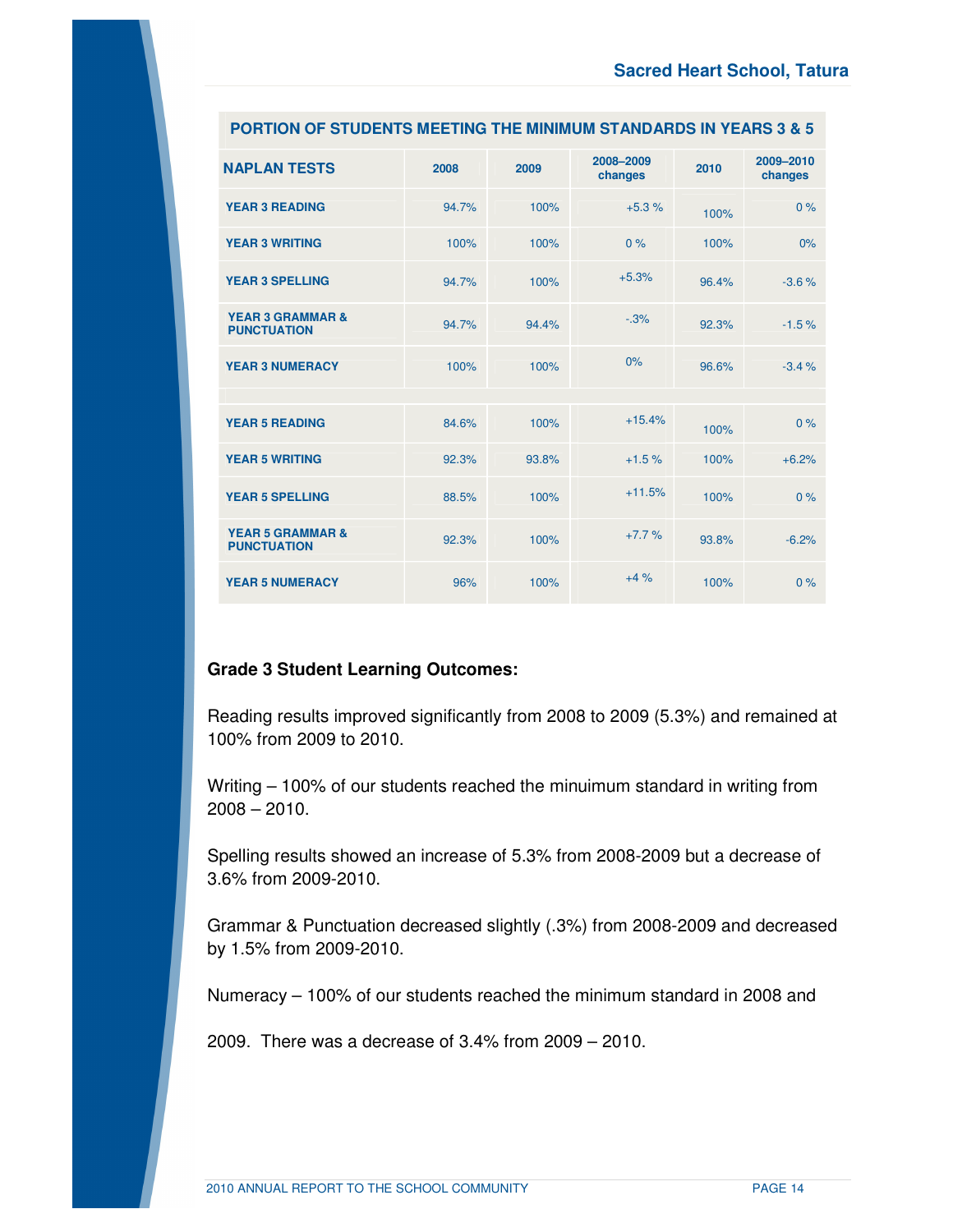## **Grade 5 Student Learning Outcomes:**

Reading results improved significantly (15.4%) from 2008 to 2009 and remained at 100% from 2009 to 2010.

Writing – Writing results improved from 2008-2009 (1.5%) with a more significant improvement from 2009-2010 (6.2%)

Spelling results showed an increase of 11.5% from 2008-2009 and remained at 100% from 2009- 2010.

Grammar & Punctuation improved by 7.7% from 2008-2009 (92.3% - 100%) but decreased by 6.25 from 2009-2010.

Numeracy – There was an increase of 4% from 2008 – 2009 (96% - 100%). 100% of our students reached the minimum standard in 2009 and in 2010.

## **Pastoral Care**

## **Goals & Intended Outcomes**

*Our 2010 Annual Action Plan included the following goals under Pastoral Care.* 

*Our overarching goals were to foster quality partnerships and relationships within our school and parish community, to foster socially and emotionally competent learners and to create & maintain a safe & healthy school environment.* 

## *To do this we aimed to:*

- Continue to expand our School Buddy systems
- Further develop Student safety Leadership
- Provide First Aid Level 2 PD
- Anaphalaxis policy development
- Continue to improve Individual Learning plans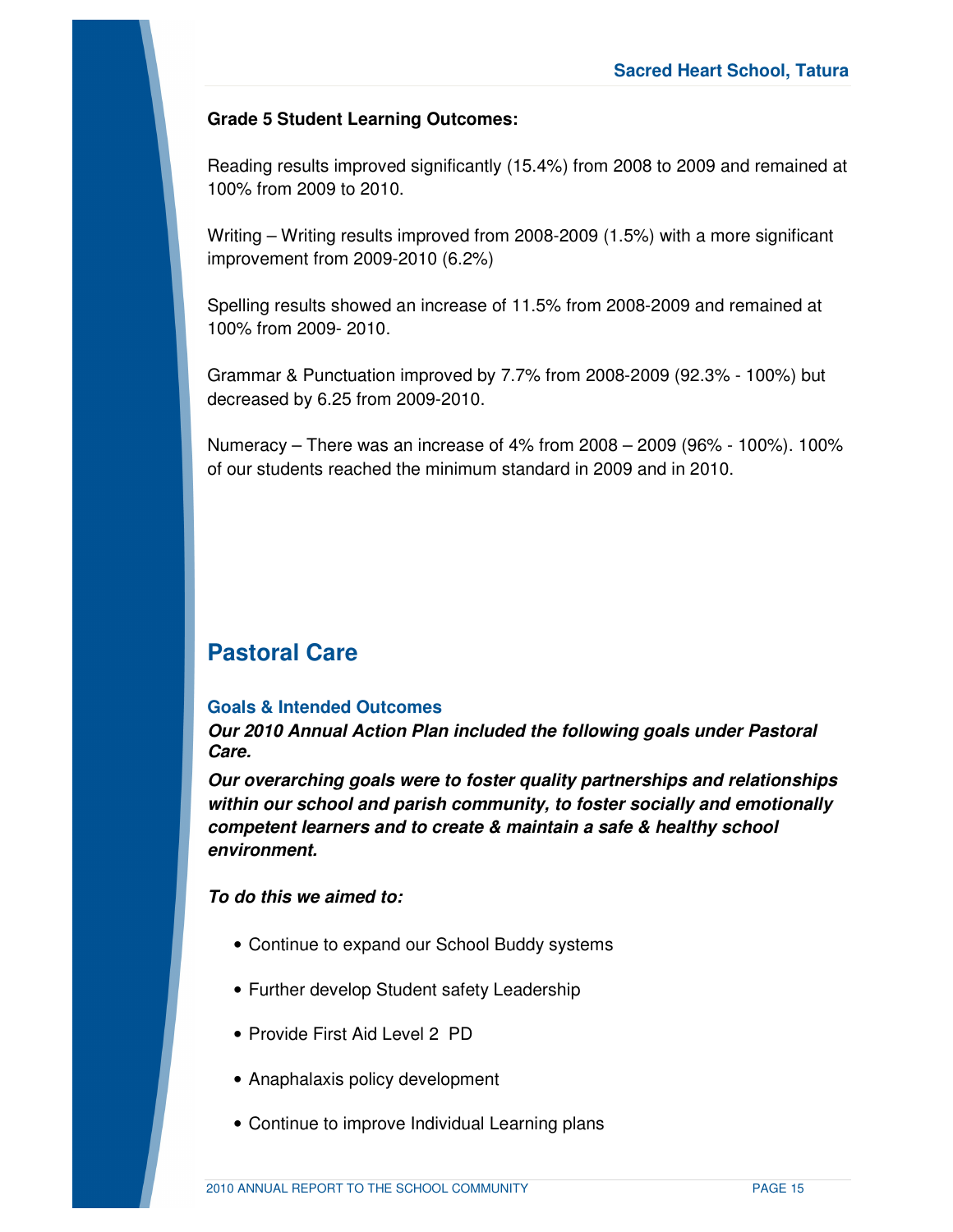- Focus on ongoing improvement of PSG meetings (inclusion of work samples, learning data, use of ILPs as working documents in weekly programs)
- Continue to expand our Chaplaincy Program
- Friendly Schools & Families fortnightly lesson with Chaplain
- Improve School Transition Programs
- Continue to promote Staff wellbeing
- Continue focus on Healthy Lifestyles (GFYL)
- 'Promoting Positive Relationships' Days

## **Achievements**

Student Wellbeing

- PPR Days
- Speech Pathology support
- Autism support (Mansfileld Autism Centre)
- Our Chaplaincy Program was successfully implemented by Mrs. Karen Nihill providing support and guidance for our students
- Friendly Schools & Families Program Lessons from this program are taught fortnightly in each class with the class teacher following up on the weekly theme.

#### Staff Wellbeing

- Worksafe Staff Health Checks
- Flu immunizations
- Provision of 2 report writing days for staff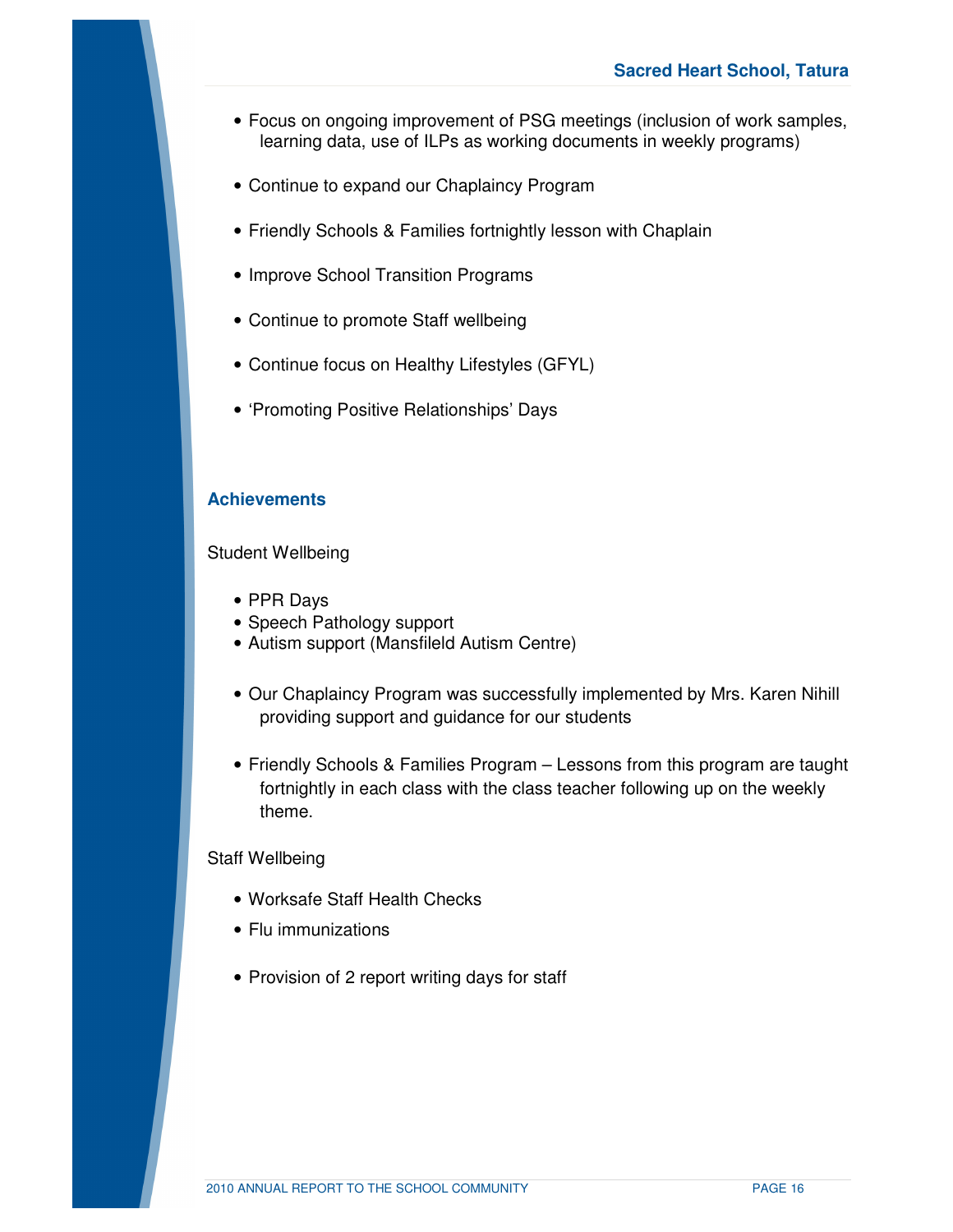#### **STUDENT ATTENDANCE RATE**

**92.3%**

## **VALUE ADDED**

'Promoting Positive Relationships' Days have continued to grow and expand at Sacred Heart. Students work in multi age groupings twice a term. The focus of these days is to promote positive relationships between students, staff & the community. 2010 Groups included:

- Environmental Group (Vegetable Garden)
- 'Making Jesus Real' Group (Moyola visit)
- ICT Group
- Italian Cultural Group
- Textiles Art Group
- Indigenous Perspectives
- Science/Technology
- Music/Technology

## **STUDENT SATISFACTION**

Our Insight SRC data showed The Student Engagement Index for 2010 was 70.8. **The Student Engagement Index** is based on all the indicators within Engagement and Relationships from the student survey.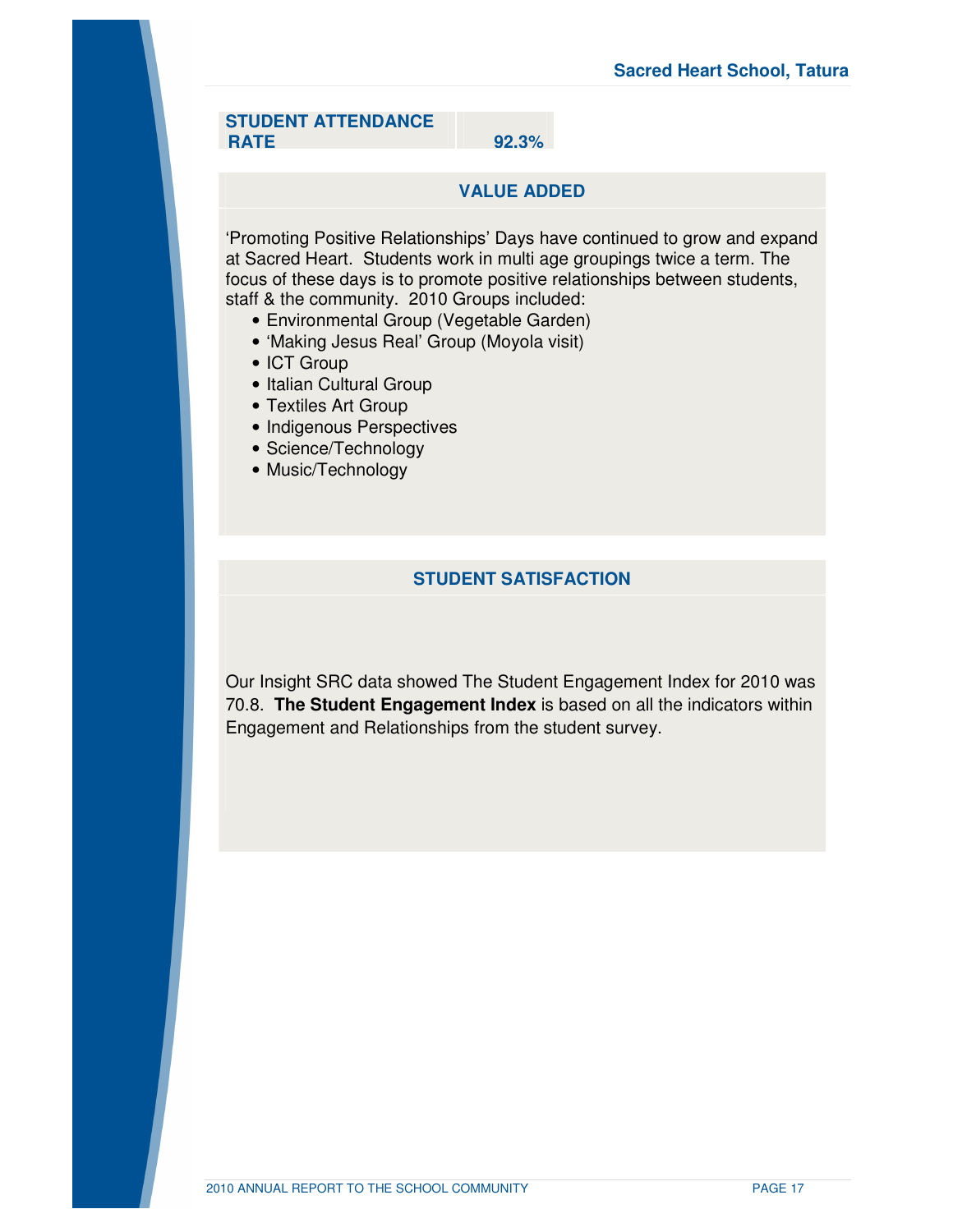## **Leadership**

## **Goals & Intended Outcomes**

*Our 2010 Annual Action Plan included the following goals under Leadership Our overarching goal was to encourage meangful leadership for all.* 

## *To do this we aimed to*

- Ongoing Staff Leadership team Formation (Leadership Team Conference)
- School Board Renewal & formation.
- Teacher Registration and accountability to VIT.
- Continued implementation of Staff Professional Learning plans.
- Student Leadership- Increase responsibilities of Student Leadership Groups
- Leadership Team evaluation and Review
- Focus on collaborative Leadership

## **Achievements**

Student leadership

- Kids Foundation Student Safety Leadership day
- 'Just Leadership'' Day Caritas
- Our Student Leadership Groups for 2010 included rotating groups leading environmental issues, Catholic Identity, Technolgy/Admin, Sports & Physical Education.
- Our weekly assembly is a credit to our Technology/Admin Student Leadership Group.

### Staff Leadership

Professional Development focusing on Leadership included:

- DiocesanPrinicpal's Coaching and Mentoring Program
- Sandhurst Diocese Leadership Conference on Collaborative Leadership -
- ACU Leadership Conference in Sydney 'Hope Filled Leadeship'
- Principal's Leadership formative review
- Dadirri Principal's Enrichment Experience
- Christian Meditation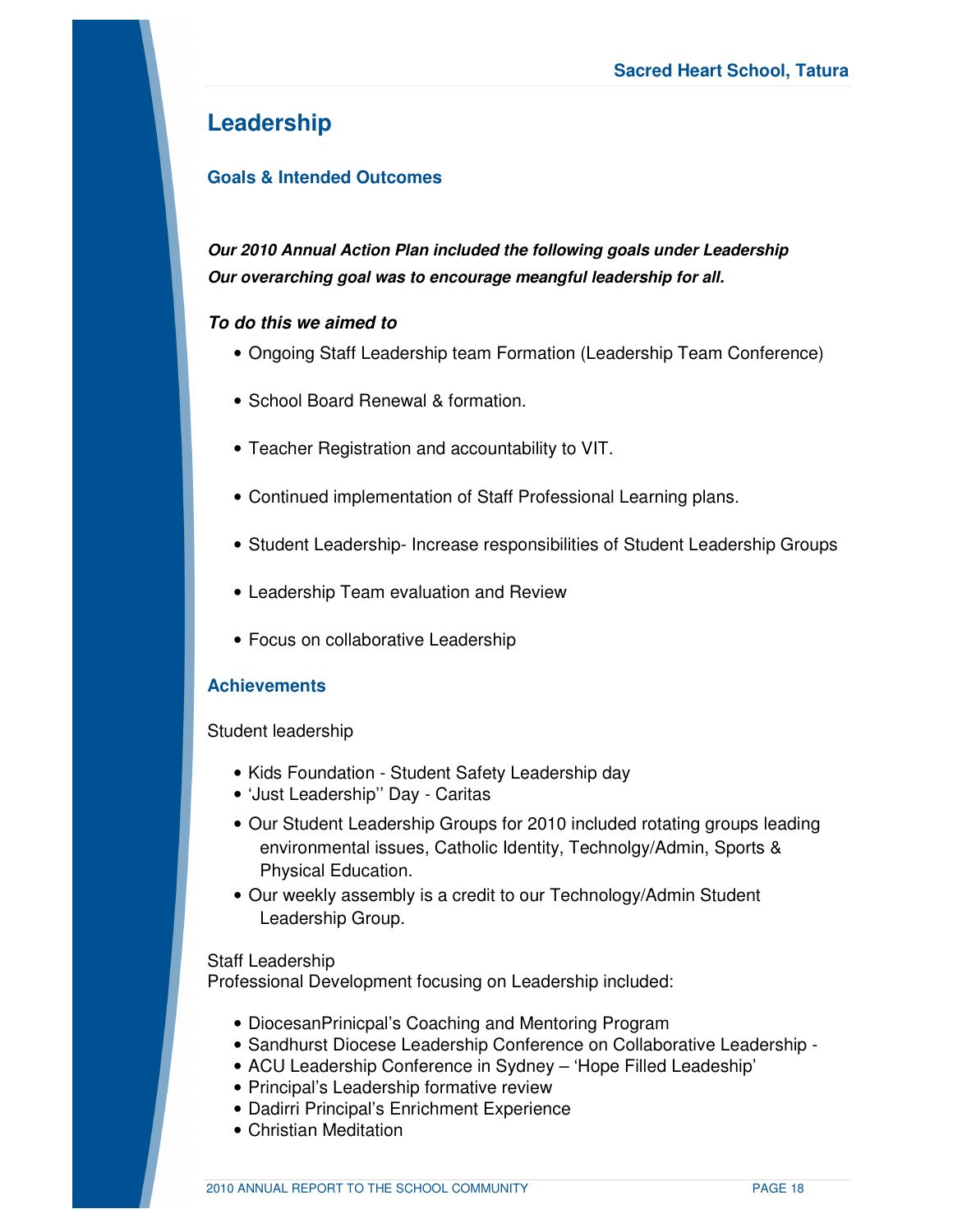## School Board

- Our School Board continued to meet montly to oversee and guide school improvement at Sacred Heart.
- Mrs Carol Coulston replaced Mrs Lisa Cowan as chairperson of our school Board
- Formation of a School Parent Committee to oversee and advise on capital improvements, maintenance and grounds.
- Our School Board Constitution was completed and ratified by Mr Denis Higgins and our school board during 2010.

Parents' Club

• Our parents' Club is led by Mrs. Rebecca Natalizio. Her leadership is greatly appreciated by our school community.

### CEO Leadership

• We have appreciated and benefited from the support of Sandhurst Diocesan Leadership including the leadership of Denis Higgins. Phil Billington and Pauline Fisher.

| <b>TEACHING STAFF ATTENDANCE RATE</b> | 93  | $\frac{9}{6}$ |
|---------------------------------------|-----|---------------|
| <b>STAFF RETENTION RATE</b>           | 100 | $\frac{9}{6}$ |
|                                       |     |               |
| <b>TEACHER QUALIFICATIONS</b>         |     |               |
| <b>DOCTORATE</b>                      |     | $\frac{9}{6}$ |
| <b>MASTERS</b>                        |     | $\frac{9}{6}$ |
| <b>GRADUATE</b>                       |     | %             |
| <b>CERTIFICATE GRADUATE</b>           |     | $\frac{9}{6}$ |
| <b>DEGREE BACHELOR</b>                | 100 | $\frac{9}{6}$ |
| <b>DIPLOMA ADVANCED</b>               |     | $\%$          |
| <b>NO QUALIFICATIONS LISTED</b>       |     | $\%$          |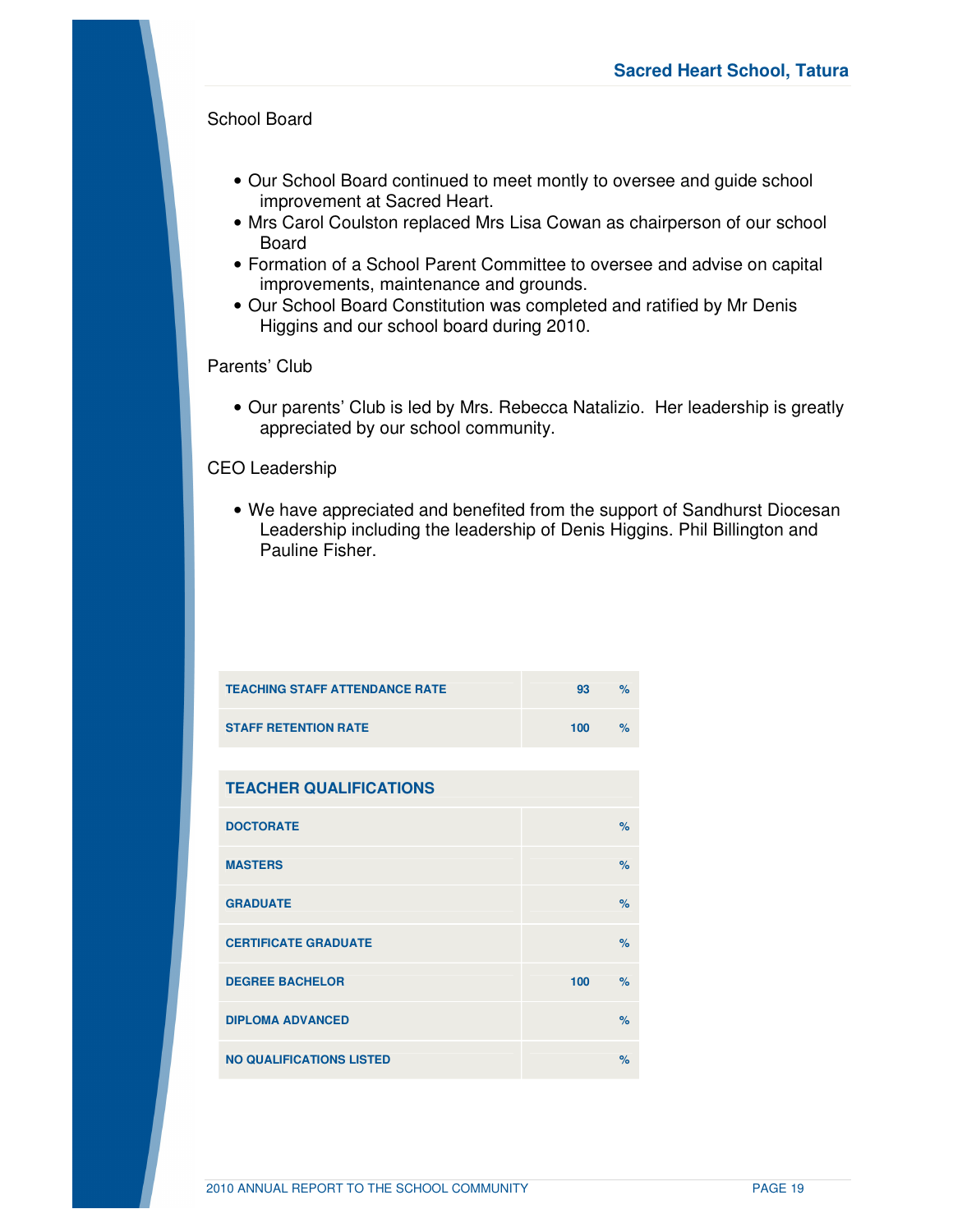### **EXPENDITURE AND TEACHER PARTICIPATION IN PROFESSIONAL LEARNING**

#### **DESCRIPTION OF PL UNDERTAKEN IN 2010**

- Diocesan Arts Network
- Kath Murdoch Inquiry Learning
- Diocesan Curriculum network days
- 1:1 Laptop PD
- Developmental Curriculum Day Kathy Walker
- Literacy Network days
- Cybersafety PD Dr Michael car Gregg staff & parets
- First Aid Level 2
- Bluearth
- Christian Meditation
- Australian catholic Uniersity Leadership Conference
- Zart Art
- Indigenous Perspectives
- Chapaincy Network Days
- Occupational Health & Safety
- ICT
- Diocesan Literacy Network
- Godly Play
- Diocesan RE Level Days
- Deputy Principal Network Days
- Religious Education Days
- Principal's Network Days
- Carholic Identity
- First Steps Reading
- First Steps Writing
- Music
- Diocesan Administration Officers's Conference
- RE Principles & Methods
- Dadirri Principal Enrichment
- Naplan Analysis
- Principal's Coaching & Mentoring

**NUMBER OF STAFF WHO PARTICIPATED IN PL 13 13 13** 

**AVERAGE EXPENDITURE PER TEACHER FOR PL \$818**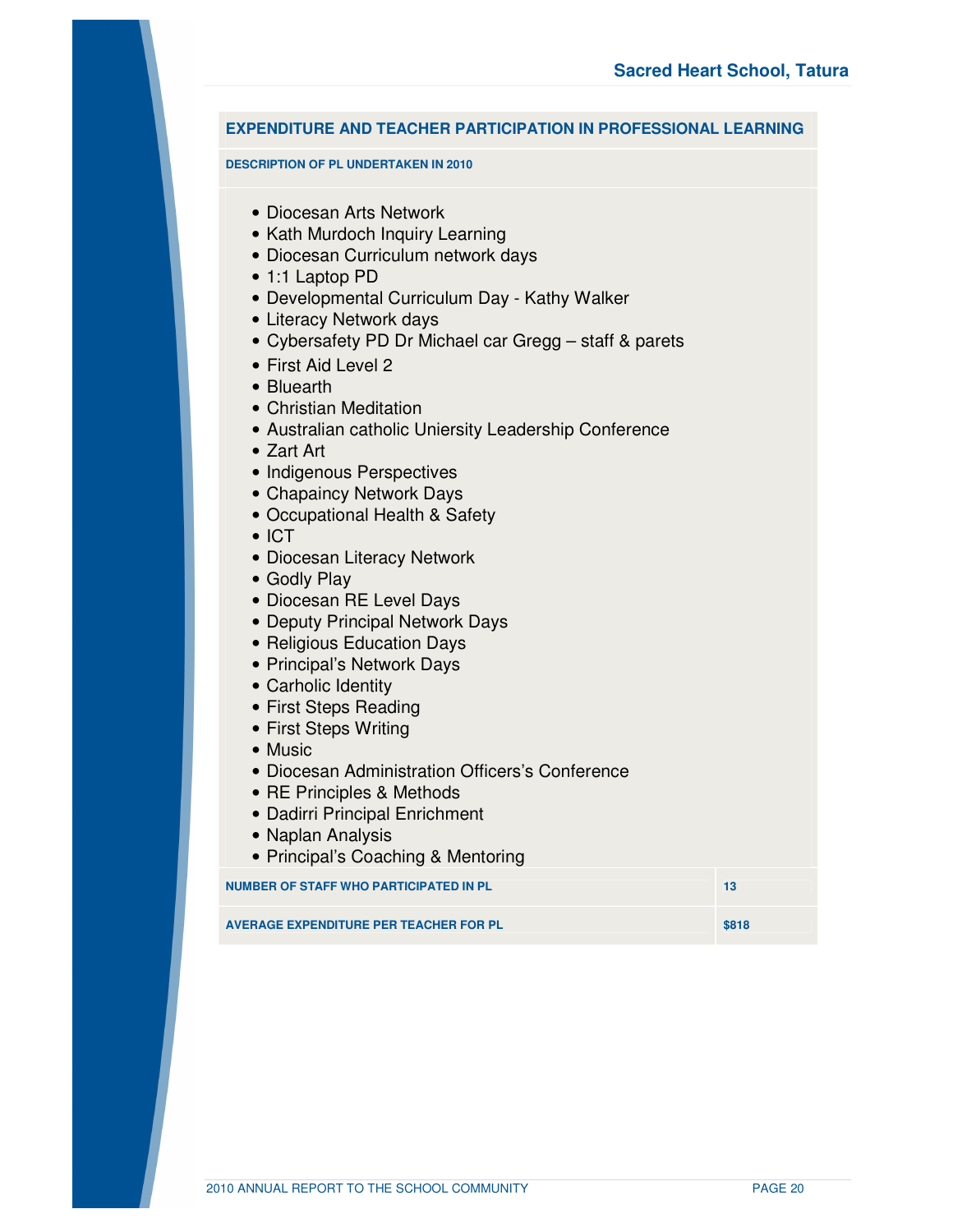## **TEACHER SATISFACTION**

Our Insight SRC data showed The Staff School Climate Index for 2010 was 70.5. **The Staff School Climate Index** is based on all the indicators within Empathy, Clarity, Engagement and Learning from the staff survey. Our staff are professional and hardworking and display a positive attitude.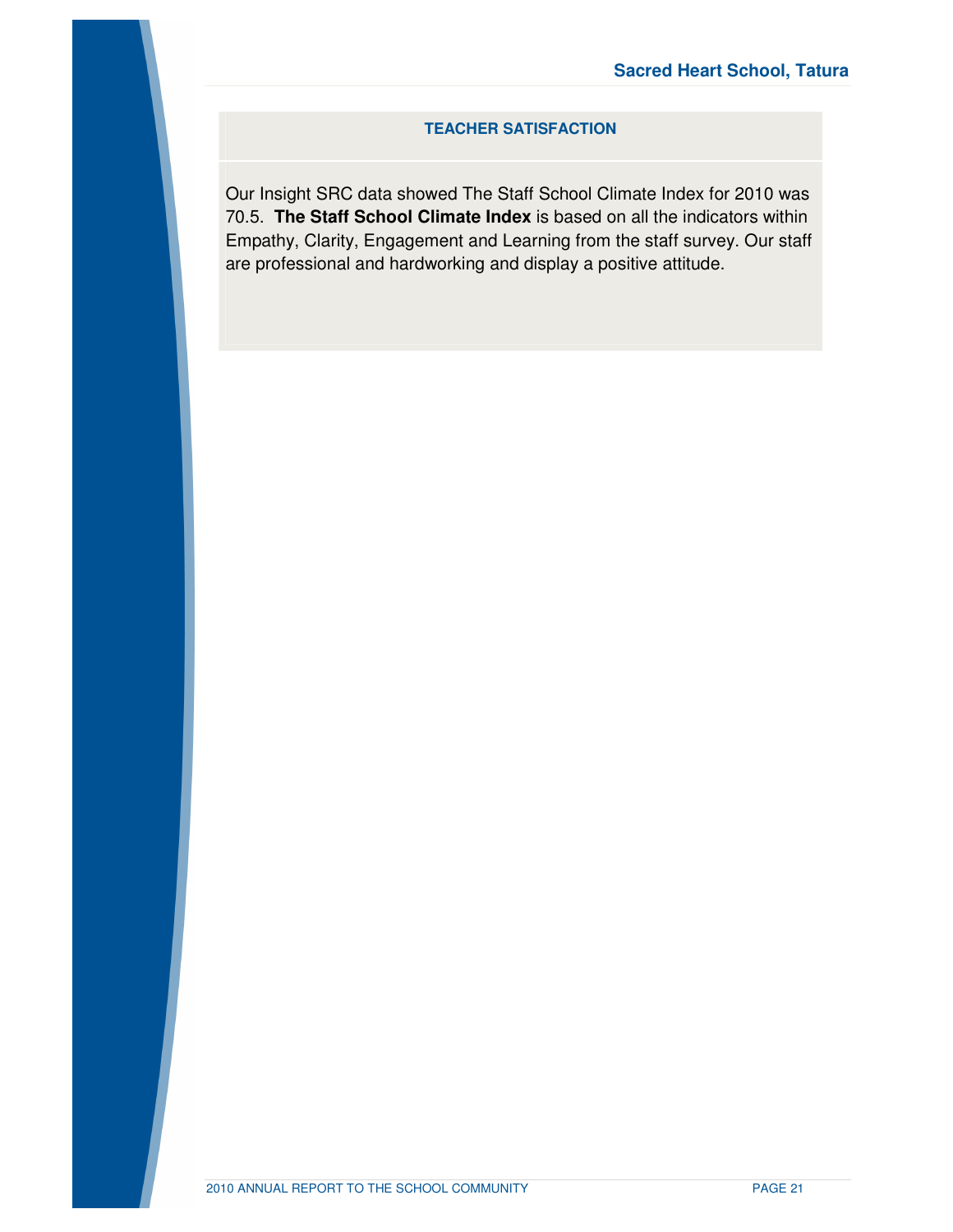## **Finance, Facilities & Resources**

## **Goals & Intended Outcomes**

*Our 2010 Annual Action Plan included the following goals under Finances, Facilities & Resources.* 

*Our overarching goals were to Promote an increasingly Sustainable School Community and to create a technology rich environment enhancing learning.* 

## *To do this we aimed to*

- Continue to build computer resources across the school with the introduction of 1:1Apple laptop computers to Gr 5/6 students.
- Purchase a trolley Apple laptop computers (COWS) to be utilized across the school.
- Install IWB technology in Library
- Update School Information Booklet
- Produce & Distribute School Promotion Posters/Cards
- Sch. Improvement/Maintenance Plan
- Install Solar Panels (NSSP)
- Install tanks
- BER library extension/refurbishment/ Multi purpose room
- Apply for funding (Needy Schools/capital Grant) for Classroom refurbishments
- Work towards Cert 2 in Sustainability

### **Achievements**

• Apple Macbook computers were leased for our 1:1 Laptop Program and for our COW Trolley

Building Education Revolution:

• Works throughout 2010 included the much needed refurbishment and extension of our school library, the addition of 2 meeting rooms, a teacher resource room, a walk through gallery, an office (for our Deputy Principal/Religious Education Coordinator and our Chaplain) and a large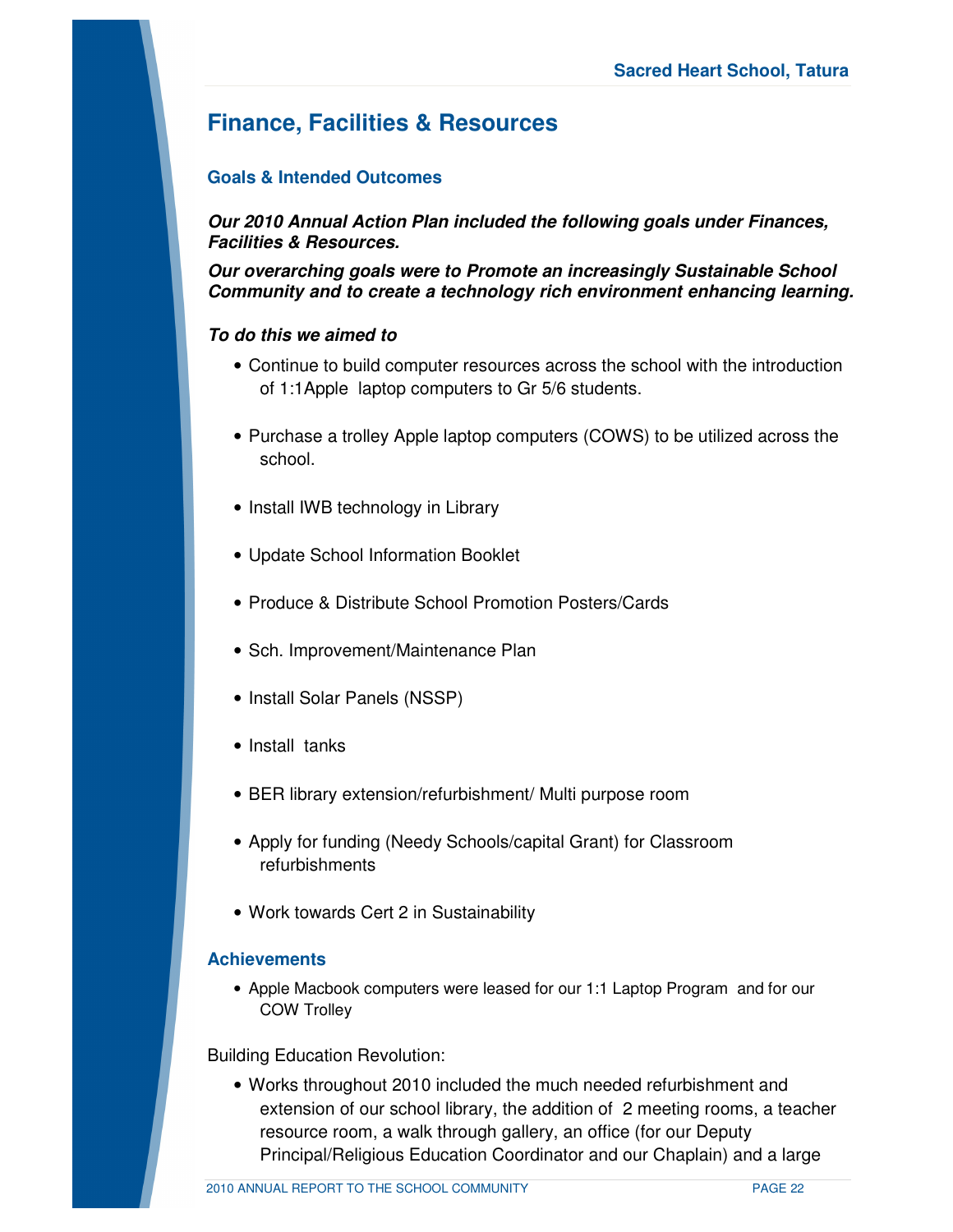multi purpose room. They also included the addition of a disabled toilet for school and parish use.

National Schools Solar Project (NSSP)

- Solar panels were installed on our roof producing 5 kw of power.
- Two tanks were installed.
- School Promotion Materials were published and distributed (Postcards, information booklet & posters)

Minor Capital Works:

An application for funds to refurbish classrooms 1 - 4 and the demountable building was applied for and granted at the end of 2010. These works included the replacement of the walls between classrooms 2 & 3 and 3 & 4 with bi-fold doors creating a more flexible learning environment.

It also included the removal of platforms and chalkboards and the addition increased storage in all classrooms.

New air conditioning units were installed in the demountable building. All classrooms were painted and carpeted. Unnecessary air conditioning ducts and vents were also removed from the ceilings. Blinds were installed in classroom 3 and in the demountable building. A short throw data projector was installed in the demountable building. These works were carried out over the Christmas holidays raedy for classes to begin in 2011.

Works (under this project) to be completed in 2011, include the replacement of our shade sails, the erection of a steel shade structure over our playground, the installation of another Xirrus Internet array, the installation of an Interactive whiteboard and speakers in classroom 2 and the installation of telephones in all classrooms.

We are continuing to develop, expand and utilise our School website .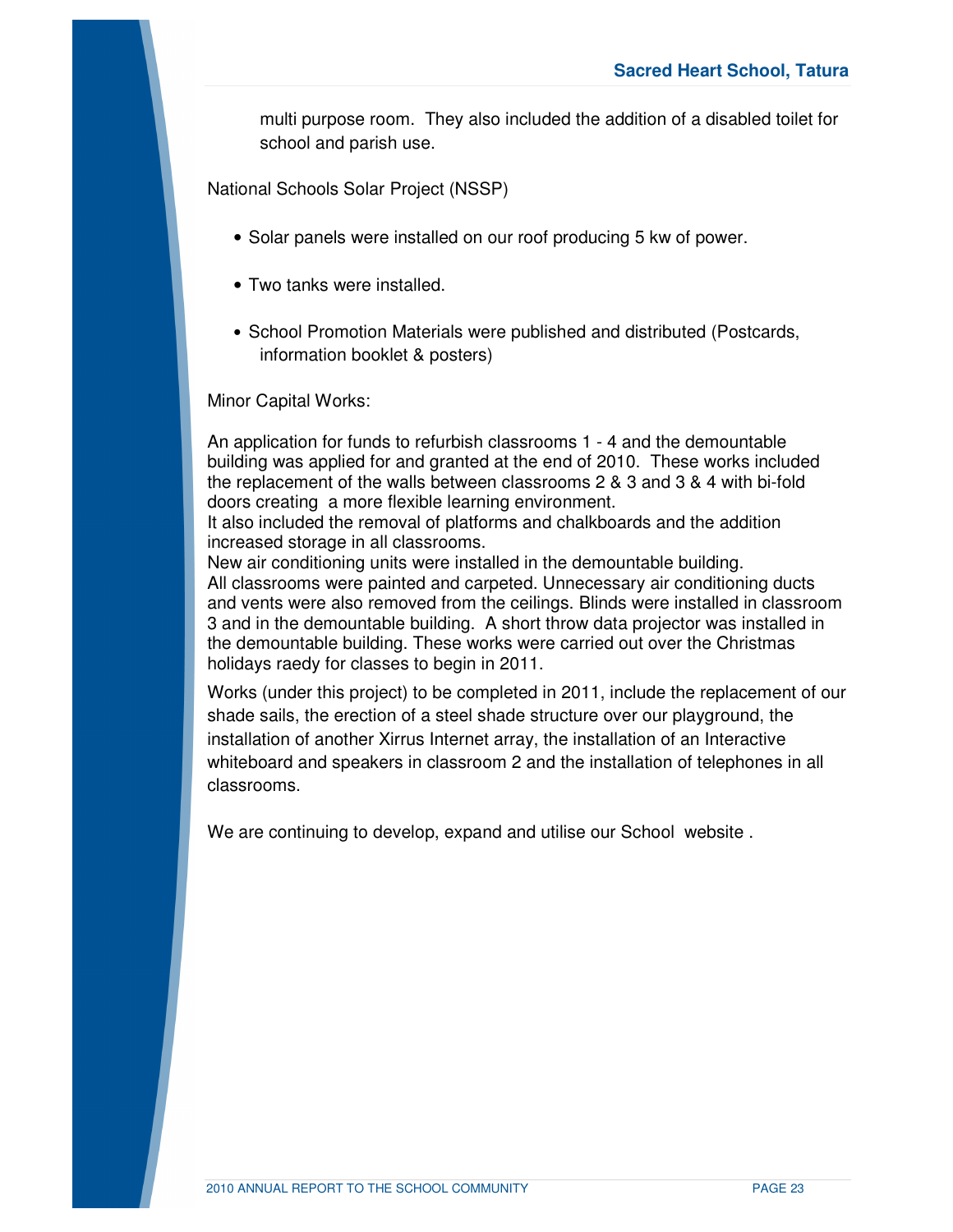### **PARENT SATISFACTION**

Our Insight SRC data showed The Parent Satisfaction Index for 2010 was 73.1. **The Parent Satisfaction Index** is based on all the indicators within School Climate, Relationships and Engagement from the parent survey. Both our School Board and our Parents' Club work actively and productively in support of our school.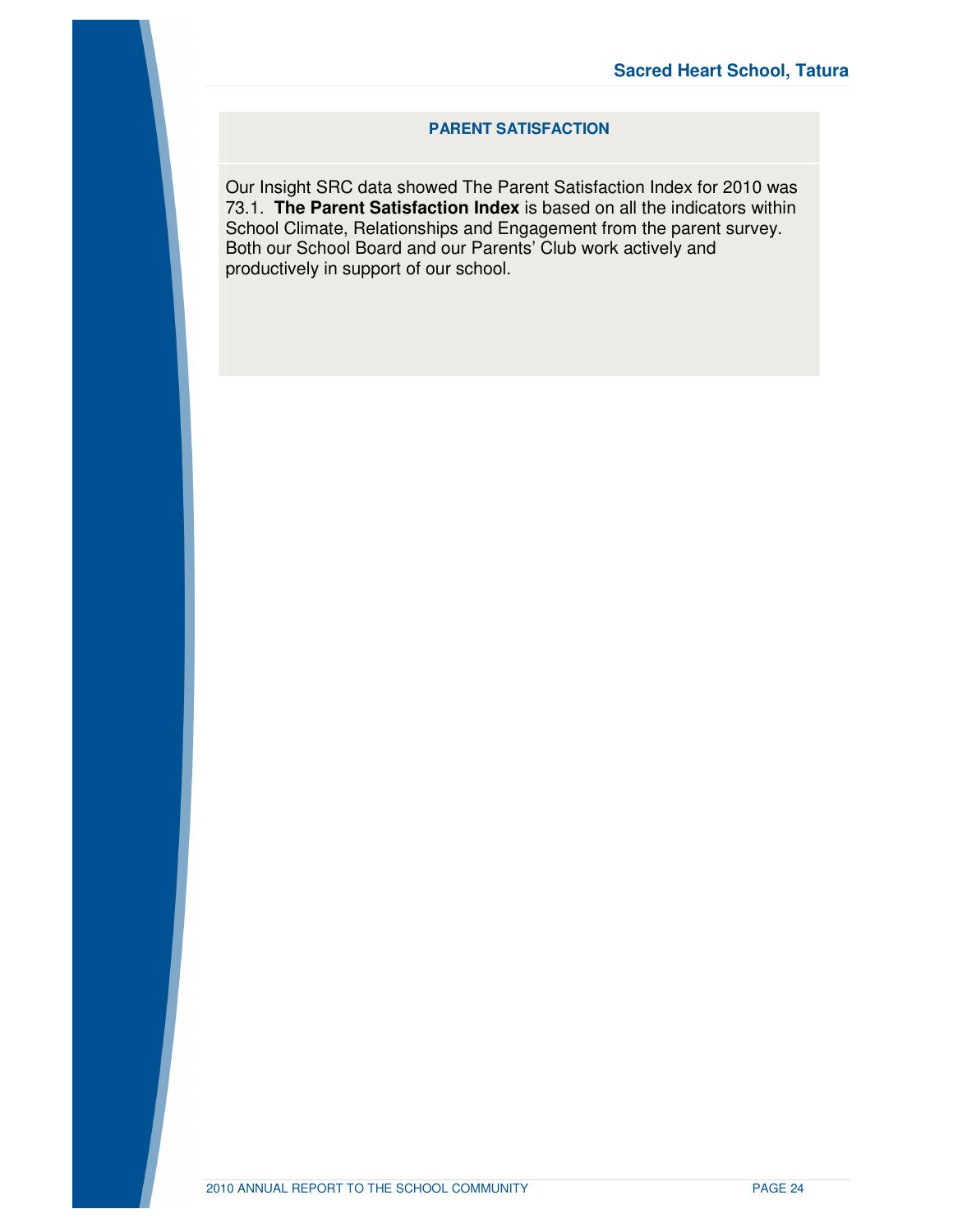## **Financial Performance**

| <b>REPORTING FRAMEWORK</b>                                                                  | <b>MODIFIED CASH\$</b> |
|---------------------------------------------------------------------------------------------|------------------------|
| <b>Recurrent income</b>                                                                     | <b>Tuition</b>         |
| School fees                                                                                 | 536                    |
| Other fee income                                                                            | 49413                  |
| Private income                                                                              | 44043                  |
| State government recurrent grants                                                           | 258447                 |
| Australian government recurrent grants                                                      | 967059                 |
| <b>Total recurrent income</b>                                                               | 1319498                |
|                                                                                             |                        |
| <b>Recurrent Expenditure</b>                                                                | <b>Tuition</b>         |
| Salaries; allowances and related expenses                                                   | 902392                 |
| Non salary expenses                                                                         | 152303                 |
| <b>Total recurrent expenditure</b>                                                          | 1054695                |
|                                                                                             |                        |
| Capital income and expenditure                                                              | <b>Tuition</b>         |
| Government capital grants                                                                   | 774950                 |
| Capital fees and levies                                                                     | 66681                  |
| Other capital income                                                                        | 13113                  |
| <b>Total capital income</b>                                                                 | 854744                 |
| <b>Total capital expenditure</b>                                                            | 913639                 |
|                                                                                             |                        |
| Loans (includes refundable enrolment deposits and recurrent,<br>capital and bridging loans) |                        |
| <b>Total opening balance</b>                                                                | 22962                  |
| <b>Total closing balance</b>                                                                | 19817                  |

*Note that the information provided above does not include the following items:* 

System levies charged to individual schools, intra-systemic transfers and diocesan supplementary capital fund (SCF) supported borrowings<br>for primary schools. The information provided is not comparable with other educationa which are to be reported on the MySchool website later this year. ACARA school level reporting requirements will require system level income *from Government grants and some private income to be allocated by school. This will be a small adjustment in relation to the total level of school resources. At this stage, recurrent income from Government sources, school generated income and capital expenditure are to be reported by schools. Additionally when assessing the private income of the school include both recurrent and capital school fees.*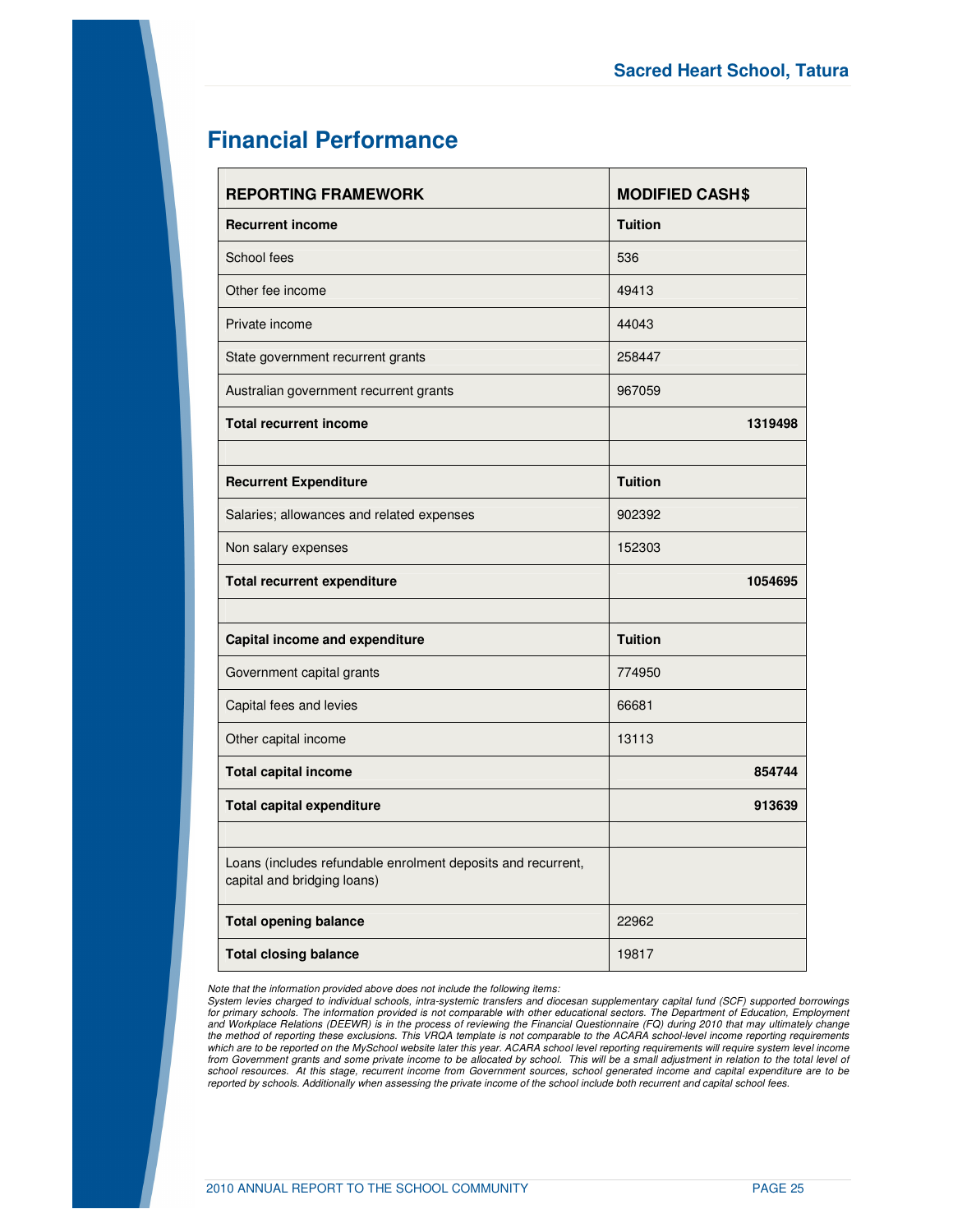## **Future Directions**

Catholic Identity:

- Mercy Charism Focus
- Labyrinth Spirituality/Professional Development

## Curriculum:

- Review Learning & Teaching Policy in light of Inquiry Learning
- Oral Language Focus
- Integration of First Steps Writing
- Exploration of Developmental Curriculum
- Focus on learning data
- Use of learning data to direct teaching
- Focus on numeracy teaching development

### Sustainability:

- Website publish weekly newletters/school forms on line
- Chicken Coop
- Rubbish Reduction
- Planting of native vegetation

### Capital Improvements

- Telphones in classrooms
- Install extra Xirrus arrays for improved internet access
- Shade Structures

## Leadership:

- Focus on Staff Empowerment
- School Board Formation Role Clarity

### Pastoral Care:

- Continue to develop 'Promoting Positve Relationships' Days twice a term
- Explore 'Positve Behaviour Support in Schools' concepts
- Provision of a whole day of planning each term for all Teaching Staff
- Update School/After School Care Emergency Plans
- Anaphalaxis PD

## After School Care

- Relocation of After School Care to new multi purpose hall
- Extension of ASC licencing